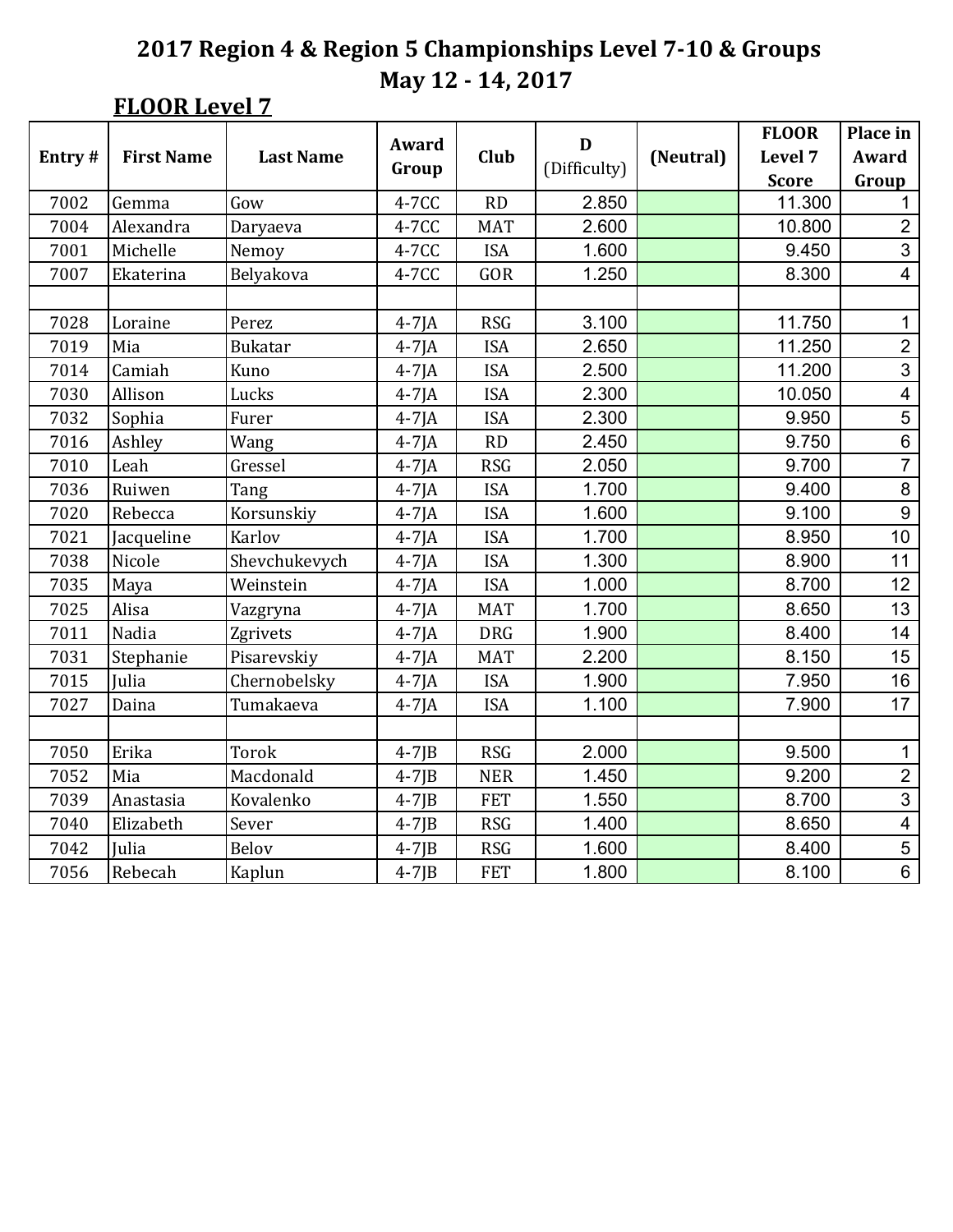# **HOOP** Level 7

|        |                   |                  | <b>Award</b> |            | D            |           | <b>HOOP</b>  | Place in                |
|--------|-------------------|------------------|--------------|------------|--------------|-----------|--------------|-------------------------|
| Entry# | <b>First Name</b> | <b>Last Name</b> | Group        | Club       | (Difficulty) | (Neutral) | Level 7      | Award                   |
|        |                   |                  |              |            |              |           | <b>Score</b> | Group                   |
| 7002   | Gemma             | Gow              | 4-7CC        | RD         | 4.650        |           | 12.250       | 1                       |
| 7004   | Alexandra         | Daryaeva         | 4-7CC        | <b>MAT</b> | 3.900        | (0.050)   | 10.350       | $\overline{2}$          |
| 7007   | Ekaterina         | Belyakova        | 4-7CC        | GOR        | 3.200        |           | 8.800        | $\overline{3}$          |
| 7001   | Michelle          | Nemoy            | 4-7CC        | <b>ISA</b> | 3.000        |           | 8.100        | 4                       |
|        |                   |                  |              |            |              |           |              |                         |
| 7032   | Sophia            | Furer            | $4-7$ JA     | <b>ISA</b> | 4.400        |           | 11.700       | $\mathbf{1}$            |
| 7035   | Maya              | Weinstein        | $4-7$ JA     | <b>ISA</b> | 4.150        | (0.050)   | 11.200       | $\overline{2}$          |
| 7028   | Loraine           | Perez            | $4-7$ JA     | <b>RSG</b> | 4.500        | (0.100)   | 10.900       | $\overline{3}$          |
| 7030   | Allison           | Lucks            | $4-7$ JA     | <b>ISA</b> | 4.150        |           | 10.150       | $\overline{\mathbf{4}}$ |
| 7021   | Jacqueline        | Karlov           | $4-7$ JA     | <b>ISA</b> | 3.800        |           | 9.800        | $\overline{5}$          |
| 7036   | Ruiwen            | Tang             | $4-7$ JA     | <b>ISA</b> | 3.850        |           | 9.750        | $\,6$                   |
| 7019   | Mia               | <b>Bukatar</b>   | $4-7$ JA     | <b>ISA</b> | 4.000        |           | 9.500        | $\overline{7}$          |
| 7011   | Nadia             | Zgrivets         | $4-7$ JA     | <b>DRG</b> | 3.800        |           | 9.400        | $\,8\,$                 |
| 7016   | Ashley            | Wang             | $4-7$ JA     | RD         | 4.000        |           | 9.200        | $\overline{9}$          |
| 7014   | Camiah            | Kuno             | $4-7$ JA     | <b>ISA</b> | 3.500        |           | 8.700        | 10                      |
| 7010   | Leah              | Gressel          | $4-7$ JA     | <b>RSG</b> | 3.400        | (0.050)   | 8.250        | 11                      |
| 7031   | Stephanie         | Pisarevskiy      | $4-7$ JA     | <b>MAT</b> | 2.950        |           | 7.950        | 12                      |
| 7038   | Nicole            | Shevchukevych    | $4-7$ JA     | <b>ISA</b> | 2.300        |           | 7.800        | 13                      |
| 7025   | Alisa             | Vazgryna         | $4-7$ JA     | <b>MAT</b> | 2.400        |           | 7.500        | 14                      |
| 7020   | Rebecca           | Korsunskiy       | $4-7$ JA     | <b>ISA</b> | 2.400        |           | 6.600        | 15                      |
| 7027   | Daina             | Tumakaeva        | $4-7$ JA     | <b>ISA</b> | 1.700        |           | 6.100        | 16                      |
| 7015   | Julia             | Chernobelsky     | $4-7$ JA     | <b>ISA</b> | 1.600        |           | 5.300        | 17                      |
|        |                   |                  |              |            |              |           |              |                         |
| 7050   | Erika             | Torok            | $4-7$ J $B$  | <b>RSG</b> | 3.750        |           | 9.850        | 1                       |
| 7039   | Anastasia         | Kovalenko        | $4-7$ J $B$  | <b>FET</b> | 3.450        | (0.100)   | 7.750        | $\overline{c}$          |
| 7052   | Mia               | Macdonald        | $4-7$ J $B$  | <b>NER</b> | 2.400        |           | 7.600        | $\overline{3}$          |
| 7042   | Julia             | <b>Belov</b>     | $4-7$ J $B$  | <b>RSG</b> | 3.300        |           | 7.100        | $\overline{\mathbf{4}}$ |
| 7056   | Rebecah           | Kaplun           | $4-7$ J $B$  | <b>FET</b> | 2.350        |           | 5.850        | $\overline{5}$          |
| 7040   | Elizabeth         | Sever            | $4-7$ J $B$  | <b>RSG</b> | 2.000        |           | 5.600        | $\overline{6}$          |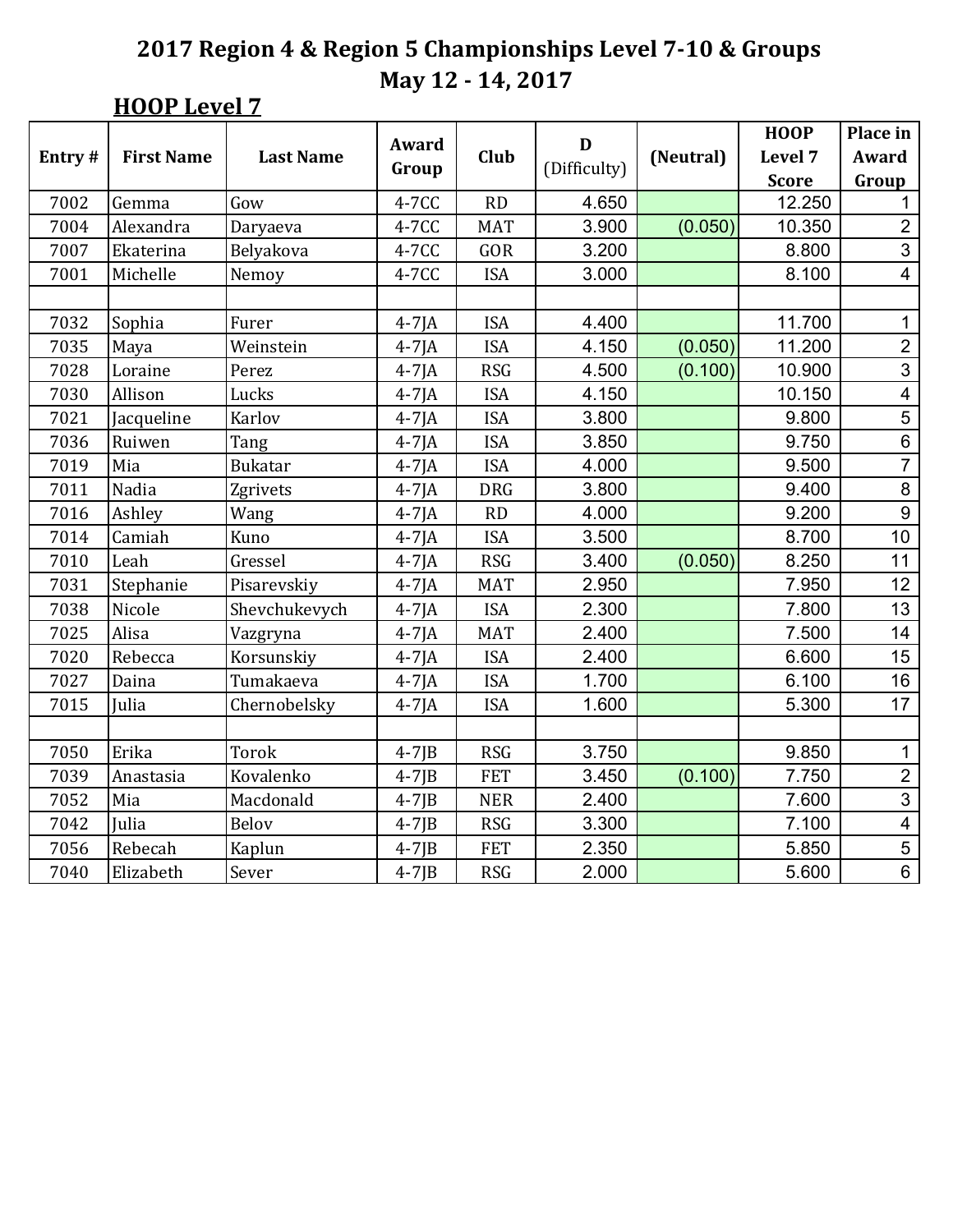**BALL Level 7** 

|        |                   |                  | Award       |            | D            |           | <b>BALL Level</b> | Place in                |
|--------|-------------------|------------------|-------------|------------|--------------|-----------|-------------------|-------------------------|
| Entry# | <b>First Name</b> | <b>Last Name</b> |             | Club       |              | (Neutral) |                   | Award                   |
|        |                   |                  | Group       |            | (Difficulty) |           | 7 Score           | Group                   |
| 7002   | Gemma             | Gow              | 4-7CC       | RD         | 4.600        |           | 11.300            | 1                       |
| 7001   | Michelle          | Nemoy            | 4-7CC       | <b>ISA</b> | 2.600        |           | 8.500             | $\overline{2}$          |
| 7004   | Alexandra         | Daryaeva         | 4-7CC       | <b>MAT</b> | 2.850        |           | 8.350             | $\overline{3}$          |
| 7007   | Ekaterina         | Belyakova        | 4-7CC       | GOR        | 2.450        |           | 7.550             | $\overline{\mathbf{4}}$ |
|        |                   |                  |             |            |              |           |                   |                         |
| 7030   | Allison           | Lucks            | $4-7$ JA    | <b>ISA</b> | 3.750        |           | 10.950            | $\mathbf{1}$            |
| 7010   | Leah              | Gressel          | $4-7$ JA    | <b>RSG</b> | 4.100        |           | 10.500            | $\overline{2}$          |
| 7014   | Camiah            | Kuno             | $4-7$ JA    | <b>ISA</b> | 4.400        |           | 10.500            | $\overline{2}$          |
| 7032   | Sophia            | Furer            | $4-7$ JA    | <b>ISA</b> | 4.100        |           | 9.900             | $\overline{\mathbf{4}}$ |
| 7019   | Mia               | <b>Bukatar</b>   | $4-7$ JA    | <b>ISA</b> | 3.950        |           | 9.850             | $\overline{5}$          |
| 7016   | Ashley            | Wang             | $4-7$ JA    | <b>RD</b>  | 4.000        | (0.200)   | 9.200             | $\,6$                   |
| 7035   | Maya              | Weinstein        | $4-7$ JA    | <b>ISA</b> | 3.500        |           | 8.900             | $\overline{7}$          |
| 7028   | Loraine           | Perez            | $4-7$ JA    | <b>RSG</b> | 3.950        |           | 8.750             | $\bf 8$                 |
| 7027   | Daina             | Tumakaeva        | $4-7$ JA    | <b>ISA</b> | 2.550        |           | 8.250             | $\boldsymbol{9}$        |
| 7021   | Jacqueline        | Karlov           | $4-7$ JA    | <b>ISA</b> | 2.850        |           | 8.050             | 10                      |
| 7020   | Rebecca           | Korsunskiy       | $4-7$ JA    | <b>ISA</b> | 3.200        |           | 7.500             | 11                      |
| 7011   | Nadia             | Zgrivets         | $4-7$ JA    | <b>DRG</b> | 2.500        |           | 7.200             | 12                      |
| 7015   | Julia             | Chernobelsky     | $4-7$ JA    | <b>ISA</b> | 2.350        |           | 7.050             | 13                      |
| 7031   | Stephanie         | Pisarevskiy      | $4-7$ JA    | <b>MAT</b> | 2.750        |           | 7.050             | 13                      |
| 7025   | Alisa             | Vazgryna         | $4-7$ JA    | <b>MAT</b> | 1.900        |           | 7.000             | 15                      |
| 7038   | Nicole            | Shevchukevych    | $4-7$ JA    | <b>ISA</b> | 1.450        |           | 5.550             | 16                      |
| 7036   | Ruiwen            | Tang             | $4-7$ JA    | <b>ISA</b> | 2.150        | (0.250)   | 3.500             | 17                      |
|        |                   |                  |             |            |              |           |                   |                         |
| 7039   | Anastasia         | Kovalenko        | $4-7$ J $B$ | <b>FET</b> | 4.200        |           | 10.600            | 1                       |
| 7040   | Elizabeth         | Sever            | $4-7$ J $B$ | <b>RSG</b> | 3.250        |           | 8.750             | $\overline{2}$          |
| 7050   | Erika             | Torok            | $4-7$ J $B$ | <b>RSG</b> | 3.150        |           | 8.750             | $\overline{2}$          |
| 7052   | Mia               | Macdonald        | $4-7$ J $B$ | <b>NER</b> | 2.500        |           | 7.000             | $\overline{\mathbf{4}}$ |
| 7056   | Rebecah           | Kaplun           | $4-7$ JB    | <b>FET</b> | 1.950        |           | 4.850             | $\overline{5}$          |
| 7042   | Julia             | Belov            | $4-7$ J $B$ | <b>RSG</b> | 1.800        | (0.100)   | 3.300             | $\overline{6}$          |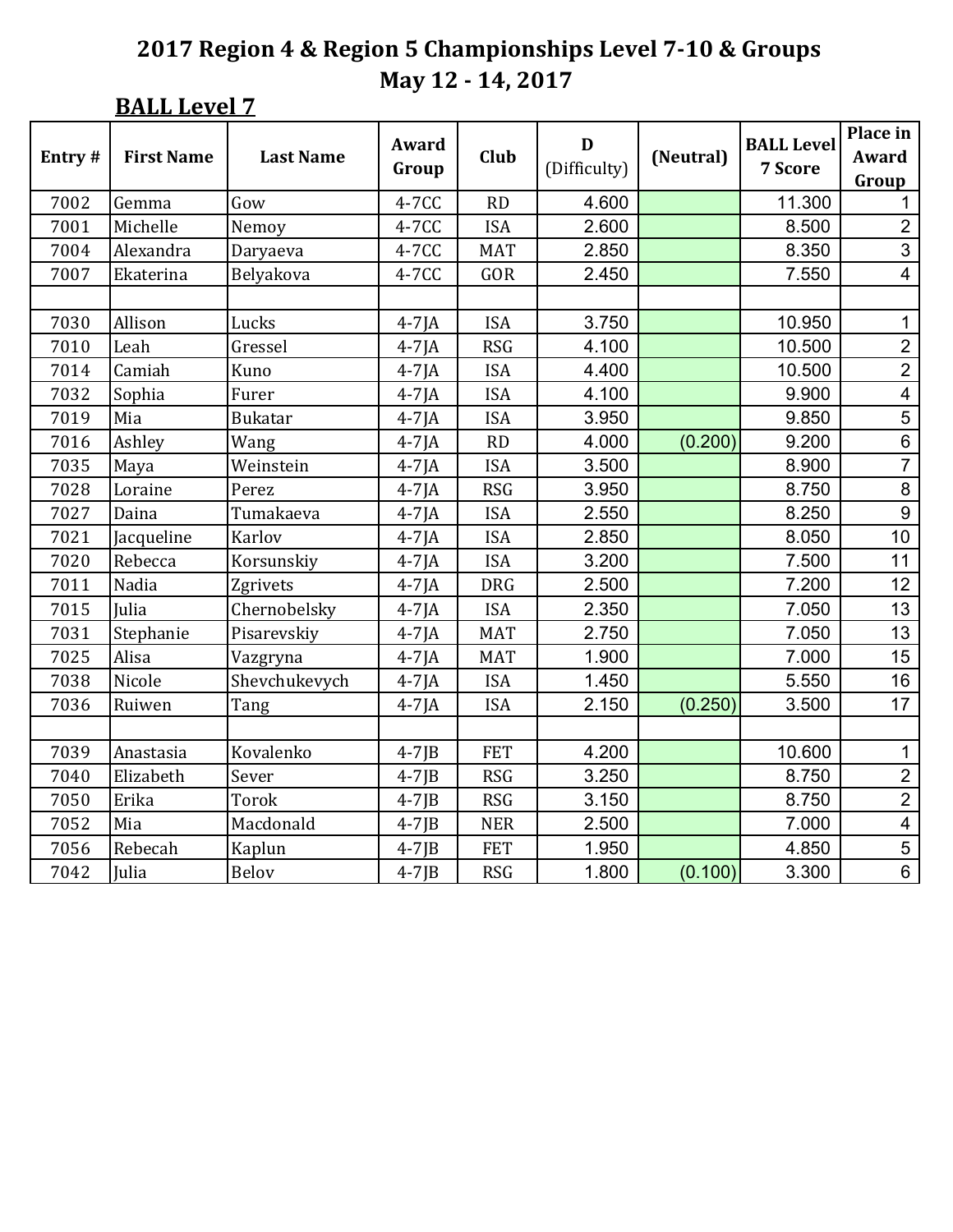### **CLUBS Level 7**

|        |                   |                  | Award       |            | D            |           | <b>CLUBS</b> | <b>Place In</b>         |
|--------|-------------------|------------------|-------------|------------|--------------|-----------|--------------|-------------------------|
| Entry# | <b>First Name</b> | <b>Last Name</b> | Group       | Club       | (Difficulty) | (Neutral) | Level 7      | <b>Award</b>            |
|        |                   |                  |             |            |              |           | <b>Score</b> | Group                   |
| 7002   | Gemma             | Gow              | 4-7CC       | <b>RD</b>  | 4.450        |           | 11.250       | 1                       |
| 7001   | Michelle          | Nemoy            | 4-7CC       | <b>ISA</b> | 3.250        |           | 9.350        | $\overline{2}$          |
| 7004   | Alexandra         | Daryaeva         | 4-7CC       | <b>MAT</b> | 3.000        |           | 7.700        | 3                       |
| 7007   | Ekaterina         | Belyakova        | 4-7CC       | GOR        | 3.250        |           | 7.150        | $\overline{\mathbf{4}}$ |
|        |                   |                  |             |            |              |           |              |                         |
| 7028   | Loraine           | Perez            | $4-7$ JA    | <b>RSG</b> | 4.550        |           | 11.750       | $\mathbf{1}$            |
| 7010   | Leah              | Gressel          | $4-7$ JA    | <b>RSG</b> | 5.400        |           | 11.400       | $\overline{c}$          |
| 7035   | Maya              | Weinstein        | $4-7$ JA    | <b>ISA</b> | 3.800        |           | 10.700       | $\overline{3}$          |
| 7032   | Sophia            | Furer            | $4-7$ JA    | <b>ISA</b> | 3.600        |           | 10.300       | $\overline{\mathbf{4}}$ |
| 7016   | Ashley            | Wang             | $4-7$ JA    | RD         | 3.300        |           | 10.100       | 5                       |
| 7036   | Ruiwen            | Tang             | $4-7$ JA    | <b>ISA</b> | 3.900        |           | 9.500        | $\overline{6}$          |
| 7011   | Nadia             | Zgrivets         | $4-7$ JA    | <b>DRG</b> | 2.600        |           | 8.700        | $\overline{7}$          |
| 7021   | Jacqueline        | Karlov           | $4-7$ JA    | <b>ISA</b> | 3.350        |           | 8.650        | $\bf 8$                 |
| 7030   | Allison           | Lucks            | $4-7$ JA    | <b>ISA</b> | 3.750        |           | 8.650        | 8                       |
| 7019   | Mia               | <b>Bukatar</b>   | $4-7$ JA    | <b>ISA</b> | 3.200        |           | 8.600        | 10                      |
| 7038   | Nicole            | Shevchukevych    | $4-7$ JA    | <b>ISA</b> | 2.600        |           | 7.800        | 11                      |
| 7014   | Camiah            | Kuno             | $4-7$ JA    | <b>ISA</b> | 3.850        |           | 7.650        | 12                      |
| 7020   | Rebecca           | Korsunskiy       | $4-7$ JA    | <b>ISA</b> | 2.300        |           | 7.300        | 13                      |
| 7031   | Stephanie         | Pisarevskiy      | $4-7$ JA    | <b>MAT</b> | 2.450        | (0.050)   | 7.000        | 14                      |
| 7015   | Julia             | Chernobelsky     | $4-7$ JA    | <b>ISA</b> | 1.900        |           | 6.000        | 15                      |
| 7027   | Daina             | Tumakaeva        | $4-7$ JA    | <b>ISA</b> | 2.150        |           | 5.750        | 16                      |
| 7025   | Alisa             | Vazgryna         | $4-7$ JA    | <b>MAT</b> | 1.700        |           | 5.300        | 17                      |
|        |                   |                  |             |            |              |           |              |                         |
| 7050   | Erika             | Torok            | $4-7$ J $B$ | <b>RSG</b> | 3.700        |           | 10.400       | $\mathbf{1}$            |
| 7042   | Julia             | Belov            | $4-7$ J $B$ | <b>RSG</b> | 2.900        |           | 7.400        | $\overline{\mathbf{c}}$ |
| 7039   | Anastasia         | Kovalenko        | $4-7$ JB    | <b>FET</b> | 2.900        | (0.100)   | 6.400        | $\overline{3}$          |
| 7040   | Elizabeth         | Sever            | $4-7$ J $B$ | <b>RSG</b> | 2.400        |           | 6.200        | $\overline{\mathbf{4}}$ |
| 7056   | Rebecah           | Kaplun           | $4-7$ J $B$ | <b>FET</b> | 3.100        | (0.050)   | 5.750        | 5                       |
| 7052   | Mia               | Macdonald        | $4-7$ J $B$ | <b>NER</b> | 1.350        |           | 4.750        | $\overline{6}$          |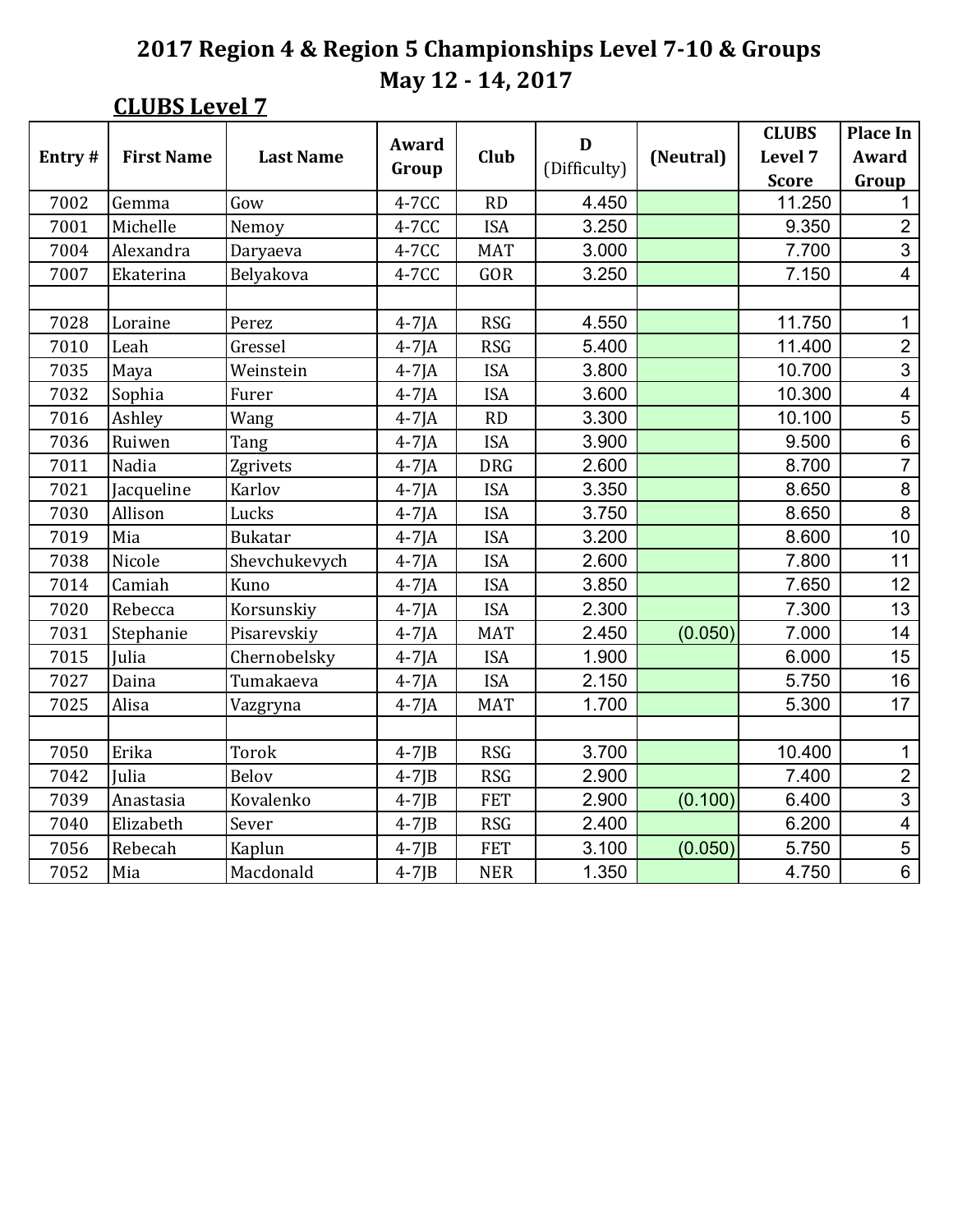### **All Around Level 7**

| Entry# | <b>First Name</b> | <b>Last Name</b> | Award<br>Group | <b>Club</b> | <b>Floor</b> | Hoop   | <b>Ball</b> | <b>Clubs</b> | <b>All Around</b><br><b>Score</b> | Place in<br>Award<br>Group |
|--------|-------------------|------------------|----------------|-------------|--------------|--------|-------------|--------------|-----------------------------------|----------------------------|
| 7002   | Gemma             | Gow              | 4-7CC          | <b>RD</b>   | 11.300       | 12.250 | 11.300      | 11.250       | 46.100                            | $\mathbf 1$                |
| 7004   | Alexandra         | Daryaeva         | 4-7CC          | <b>MAT</b>  | 10.800       | 10.350 | 8.350       | 7.700        | 37.200                            | $\overline{2}$             |
| 7001   | Michelle          | Nemoy            | 4-7CC          | <b>ISA</b>  | 9.450        | 8.100  | 8.500       | 9.350        | 35.400                            | $\mathbf{3}$               |
| 7007   | Ekaterina         | Belyakova        | 4-7CC          | GOR         | 8.300        | 8.800  | 7.550       | 7.150        | 31.800                            | $\overline{4}$             |
|        |                   |                  |                |             |              |        |             |              |                                   |                            |
| 7028   | Loraine           | Perez            | $4-7$ JA       | <b>RSG</b>  | 11.750       | 10.900 | 8.750       | 11.750       | 43.150                            | $\mathbf 1$                |
| 7032   | Sophia            | Furer            | $4-7$ JA       | <b>ISA</b>  | 9.950        | 11.700 | 9.900       | 10.300       | 41.850                            | $\overline{c}$             |
| 7010   | Leah              | Gressel          | $4-7$ JA       | <b>RSG</b>  | 9.700        | 8.250  | 10.500      | 11.400       | 39.850                            | $\overline{3}$             |
| 7030   | Allison           | Lucks            | $4-7$ JA       | <b>ISA</b>  | 10.050       | 10.150 | 10.950      | 8.650        | 39.800                            | $\overline{4}$             |
| 7035   | Maya              | Weinstein        | $4-7$ JA       | <b>ISA</b>  | 8.700        | 11.200 | 8.900       | 10.700       | 39.500                            | $\overline{5}$             |
| 7019   | Mia               | Bukatar          | $4-7$ JA       | <b>ISA</b>  | 11.250       | 9.500  | 9.850       | 8.600        | 39.200                            | $\,6\,$                    |
| 7016   | Ashley            | Wang             | $4-7$ JA       | <b>RD</b>   | 9.750        | 9.200  | 9.200       | 10.100       | 38.250                            | $\overline{7}$             |
| 7014   | Camiah            | Kuno             | $4-7$ JA       | <b>ISA</b>  | 11.200       | 8.700  | 10.500      | 7.650        | 38.050                            | $\,8\,$                    |
| 7021   | Jacqueline        | Karlov           | $4-7$ JA       | <b>ISA</b>  | 8.950        | 9.800  | 8.050       | 8.650        | 35.450                            | $\boldsymbol{9}$           |
| 7011   | Nadia             | Zgrivets         | $4-7$ JA       | <b>DRG</b>  | 8.400        | 9.400  | 7.200       | 8.700        | 33.700                            | 10                         |
| 7036   | Ruiwen            | Tang             | $4-7$ JA       | <b>ISA</b>  | 9.400        | 9.750  | 3.500       | 9.500        | 32.150                            | 11                         |
| 7020   | Rebecca           | Korsunskiy       | $4-7$ JA       | <b>ISA</b>  | 9.100        | 6.600  | 7.500       | 7.300        | 30.500                            | 12                         |
| 7031   | Stephanie         | Pisarevskiy      | $4-7$ JA       | <b>MAT</b>  | 8.150        | 7.950  | 7.050       | 7.000        | 30.150                            | 13                         |
| 7038   | Nicole            | Shevchukevych    | $4-7$ JA       | <b>ISA</b>  | 8.900        | 7.800  | 5.550       | 7.800        | 30.050                            | 14                         |
| 7025   | Alisa             | Vazgryna         | $4-7$ JA       | <b>MAT</b>  | 8.650        | 7.500  | 7.000       | 5.300        | 28.450                            | 15                         |
| 7027   | Daina             | Tumakaeva        | $4-7$ JA       | <b>ISA</b>  | 7.900        | 6.100  | 8.250       | 5.750        | 28.000                            | 16                         |
| 7015   | Julia             | Chernobelsky     | $4-7$ JA       | <b>ISA</b>  | 7.950        | 5.300  | 7.050       | 6.000        | 26.300                            | 17                         |
|        |                   |                  |                |             |              |        |             |              |                                   |                            |
| 7050   | Erika             | Torok            | $4-7$ J $B$    | <b>RSG</b>  | 9.500        | 9.850  | 8.750       | 10.400       | 38.500                            | $\mathbf{1}$               |
| 7039   | Anastasia         | Kovalenko        | $4-7$ JB       | <b>FET</b>  | 8.700        | 7.750  | 10.600      | 6.400        | 33.450                            | $\overline{2}$             |
| 7040   | Elizabeth         | Sever            | $4-7$ JB       | RSG         | 8.650        | 5.600  | 8.750       | 6.200        | 29.200                            | $\ensuremath{\mathsf{3}}$  |
| 7052   | Mia               | Macdonald        | $4-7$ J $B$    | <b>NER</b>  | 9.200        | 7.600  | 7.000       | 4.750        | 28.550                            | $\overline{\mathbf{4}}$    |
| 7042   | Julia             | Belov            | $4-7$ JB       | <b>RSG</b>  | 8.400        | 7.100  | 3.300       | 7.400        | 26.200                            | $\overline{5}$             |
| 7056   | Rebecah           | Kaplun           | $4-7$ JB       | <b>FET</b>  | 8.100        | 5.850  | 4.850       | 5.750        | 24.550                            | $6\phantom{a}$             |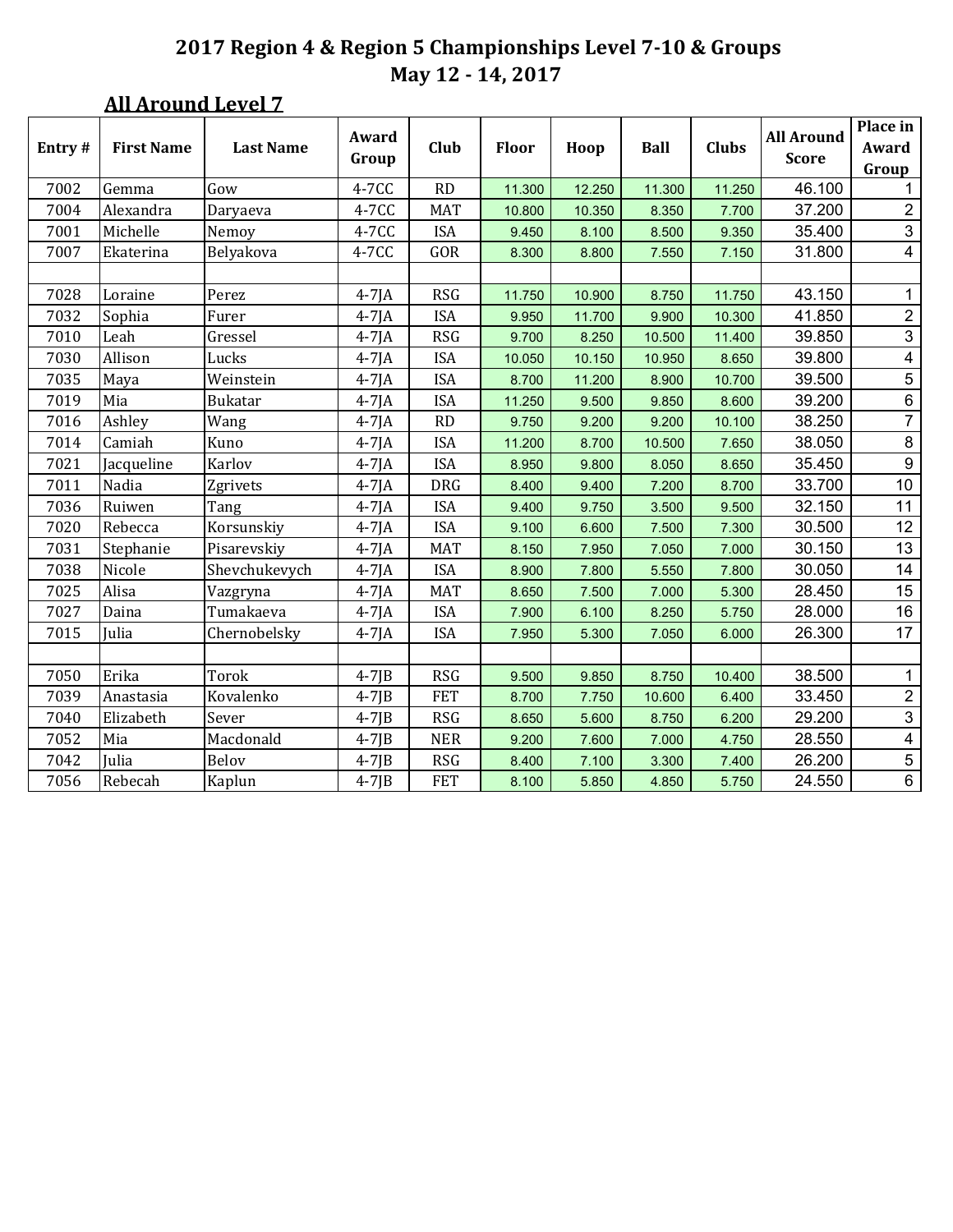## **FLOOR Level 8**

|        |                   |                  | Award       |            | D            |           | <b>FLOOR</b> | Place in                |
|--------|-------------------|------------------|-------------|------------|--------------|-----------|--------------|-------------------------|
| Entry# | <b>First Name</b> | <b>Last Name</b> |             | Club       |              | (Neutral) | Level 8      | Award                   |
|        |                   |                  | Group       |            | (Difficulty) |           | <b>Score</b> | Group                   |
| 8008   | Jodie             | Liang            | $4-8$ JA    | <b>ISA</b> | 2.500        |           | 11.500       | 1                       |
| 8012   | Alexa             | Krayzelburg      | $4-8$ JA    | <b>ISA</b> | 2.800        |           | 11.400       | $\overline{2}$          |
| 8014   | Dominika          | Shkoruta         | $4-8$ JA    | <b>ISA</b> | 2.150        |           | 11.100       | 3                       |
| 8004   | Liza              | Odikadze         | $4-8$ JA    | <b>RD</b>  | 2.200        |           | 11.000       | 4                       |
| 8009   | Sophia            | Jiang            | $4-8$ JA    | <b>ISA</b> | 1.650        |           | 10.500       | $\overline{5}$          |
| 8003   | Anastasiya        | Ziuz             | $4-8$ JA    | <b>MAT</b> | 2.700        |           | 10.450       | $\overline{6}$          |
| 8013   | Daniella          | Krayzelburg      | $4-8$ JA    | <b>ISA</b> | 2.350        |           | 10.150       | $\overline{7}$          |
| 8007   | Christina         | Eldamaa          | $4-8$ JA    | <b>RSG</b> | 1.700        |           | 9.700        | $\bf 8$                 |
| 8010   | Sofia             | Orman            | $4-8$ JA    | <b>ISA</b> | 1.500        |           | 8.650        | $\boldsymbol{9}$        |
| 8048   | Daria             | Nazarenko        | $4-8$ JA    | <b>ISA</b> | 2.350        |           | 8.650        | $\overline{9}$          |
| 8005   | Victoria          | Kolotsi          | $4-8$ JA    | <b>ISA</b> | 1.500        |           | 8.350        | 11                      |
|        |                   |                  |             |            |              |           |              |                         |
| 8043   | Alexandra         | Liang            | $4-8$ $B$   | <b>NER</b> | 2.800        |           | 11.650       | 1                       |
| 8046   | Jessica           | Tian             | $4-8$ J $B$ | <b>NER</b> | 2.850        |           | 11.400       | $\overline{2}$          |
| 8034   | Claire            | Kuno             | $4-8$ J $B$ | <b>ISA</b> | 2.400        |           | 11.100       | 3                       |
| 8018   | Isabel            | Xue              | $4-8$ J $B$ | <b>RD</b>  | 2.350        |           | 10.250       | $\overline{\mathbf{4}}$ |
| 8044   | Vanessa           | Yu               | $4-8$ J $B$ | <b>NER</b> | 1.800        |           | 9.950        | 5                       |
| 8032   | Svetlana          | Russell          | $4-8$ J $B$ | <b>ISA</b> | 1.300        |           | 9.750        | 6                       |
| 8029   | Sanita            | Prymost          | $4-8$ J $B$ | <b>MAT</b> | 1.900        |           | 9.650        | $\overline{7}$          |
| 8036   | Maya              | Shimron          | $4-8$ J $B$ | <b>NER</b> | 1.700        |           | 9.400        | $\bf 8$                 |
| 8041   | Aileen            | Atkin            | $4-8$ J $B$ | GOR        | 1.500        |           | 9.000        | $\overline{9}$          |
| 8016   | Abigail           | <b>Brodsky</b>   | $4-8$ J $B$ | <b>ISA</b> | 1.600        |           | 8.450        | 10                      |
| 8030   | Samantha          | Medvinsky        | $4-8$ JB    | <b>ISA</b> | 0.800        |           | 7.900        | 11                      |
| 8033   | Anastasia         | Ponyrko          | $4-8$ J $B$ | <b>FET</b> | 1.100        |           | 7.450        | 12                      |
| 8037   | Ellen             | Kofman           | $4-8$ J $B$ | <b>ISA</b> | 1.050        |           | 6.500        | 13                      |
| 8040   | Samantha          | Kalner           | $4-8$ J $B$ | <b>DRG</b> | 0.850        |           | 5.300        | 14                      |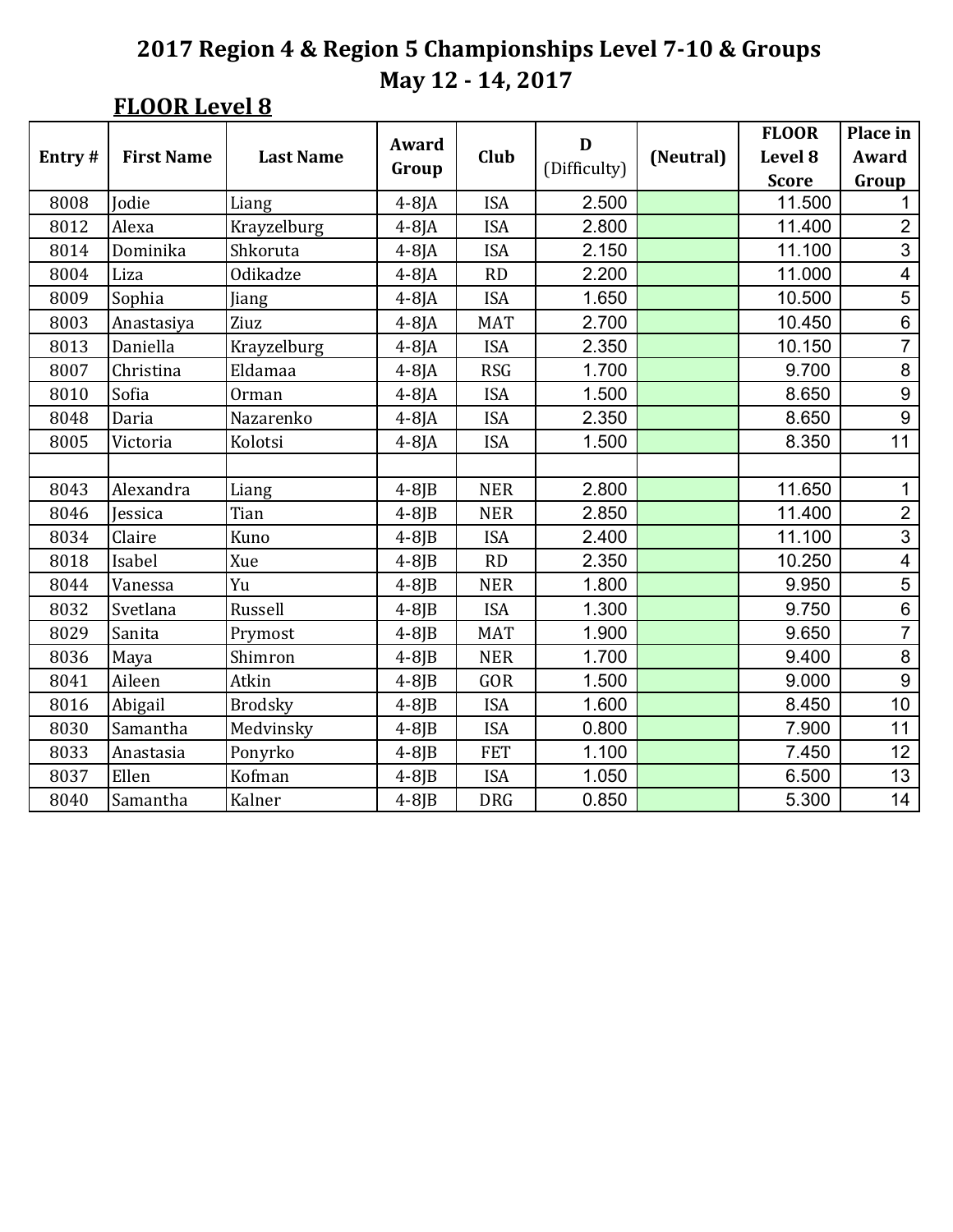**ROPE** Level 8

|        |                   |                  | Award       |             | D            |           | <b>ROPE Level</b> | Place in                       |
|--------|-------------------|------------------|-------------|-------------|--------------|-----------|-------------------|--------------------------------|
| Entry# | <b>First Name</b> | <b>Last Name</b> | Group       | <b>Club</b> | (Difficulty) | (Neutral) | 8 Score           | Award                          |
| 8014   | Dominika          | Shkoruta         | $4-8$ JA    | <b>ISA</b>  | 5.600        |           | 12.600            | Group<br>1                     |
|        |                   |                  |             |             | 4.300        |           |                   |                                |
| 8008   | Jodie             | Liang            | $4-8$ JA    | <b>ISA</b>  |              |           | 11.200            | $\mathbf{2}$<br>$\overline{3}$ |
| 8009   | Sophia            | Jiang            | $4-8$ JA    | <b>ISA</b>  | 3.700        |           | 10.800            |                                |
| 8007   | Christina         | Eldamaa          | $4-8$ JA    | <b>RSG</b>  | 4.150        |           | 10.750            | $\overline{\mathbf{4}}$        |
| 8004   | Liza              | Odikadze         | $4-8$ JA    | <b>RD</b>   | 4.450        |           | 10.650            | 5                              |
| 8012   | Alexa             | Krayzelburg      | $4-8$ JA    | <b>ISA</b>  | 4.000        |           | 10.400            | $\overline{6}$                 |
| 8013   | Daniella          | Krayzelburg      | $4-8$ JA    | <b>ISA</b>  | 3.650        |           | 9.950             | $\overline{7}$                 |
| 8003   | Anastasiya        | Ziuz             | $4-8$ JA    | <b>MAT</b>  | 3.300        |           | 8.400             | $\bf 8$                        |
| 8048   | Daria             | Nazarenko        | $4-8$ JA    | <b>ISA</b>  | 3.100        |           | 8.400             | $\bf 8$                        |
| 8010   | Sofia             | Orman            | $4-8$ JA    | <b>ISA</b>  | 2.950        |           | 7.250             | 10                             |
| 8005   | Victoria          | Kolotsi          | $4-8$ JA    | <b>ISA</b>  | 2.400        |           | 5.900             | 11                             |
|        |                   |                  |             |             |              |           |                   |                                |
| 8034   | Claire            | Kuno             | $4-8$ J $B$ | <b>ISA</b>  | 4.500        |           | 11.100            | 1                              |
| 8043   | Alexandra         | Liang            | $4-8$ J $B$ | <b>NER</b>  | 3.900        |           | 10.100            | $\overline{2}$                 |
| 8018   | Isabel            | Xue              | $4-8$ J $B$ | <b>RD</b>   | 4.050        |           | 9.850             | $\overline{3}$                 |
| 8046   | Jessica           | Tian             | $4-8$ J $B$ | <b>NER</b>  | 3.950        | (0.050)   | 9.400             | $\overline{\mathbf{4}}$        |
| 8041   | Aileen            | Atkin            | $4-8$ J $B$ | GOR         | 3.750        |           | 9.350             | 5                              |
| 8033   | Anastasia         | Ponyrko          | $4-8$ J $B$ | <b>FET</b>  | 3.600        |           | 9.300             | $6\phantom{a}$                 |
| 8029   | Sanita            | Prymost          | $4-8$ J $B$ | <b>MAT</b>  | 2.950        |           | 8.950             | $\overline{7}$                 |
| 8044   | Vanessa           | Yu               | $4-8$ J $B$ | <b>NER</b>  | 3.100        |           | 8.400             | 8                              |
| 8016   | Abigail           | <b>Brodsky</b>   | $4-8$ J $B$ | <b>ISA</b>  | 2.500        |           | 8.200             | $\boldsymbol{9}$               |
| 8032   | Svetlana          | Russell          | $4-8$ J $B$ | <b>ISA</b>  | 2.000        |           | 7.500             | 10                             |
| 8036   | Maya              | Shimron          | $4-8$ J $B$ | <b>NER</b>  | 2.000        |           | 5.100             | 11                             |
| 8030   | Samantha          | Medvinsky        | $4-8$ J $B$ | <b>ISA</b>  | 0.550        |           | 3.350             | 12                             |
| 8040   | Samantha          | Kalner           | $4-8$ J $B$ | <b>DRG</b>  | 0.350        |           | 3.250             | 13                             |
| 8037   | Ellen             | Kofman           | $4-8$ J $B$ | <b>ISA</b>  | 0.100        |           | 1.500             | 14                             |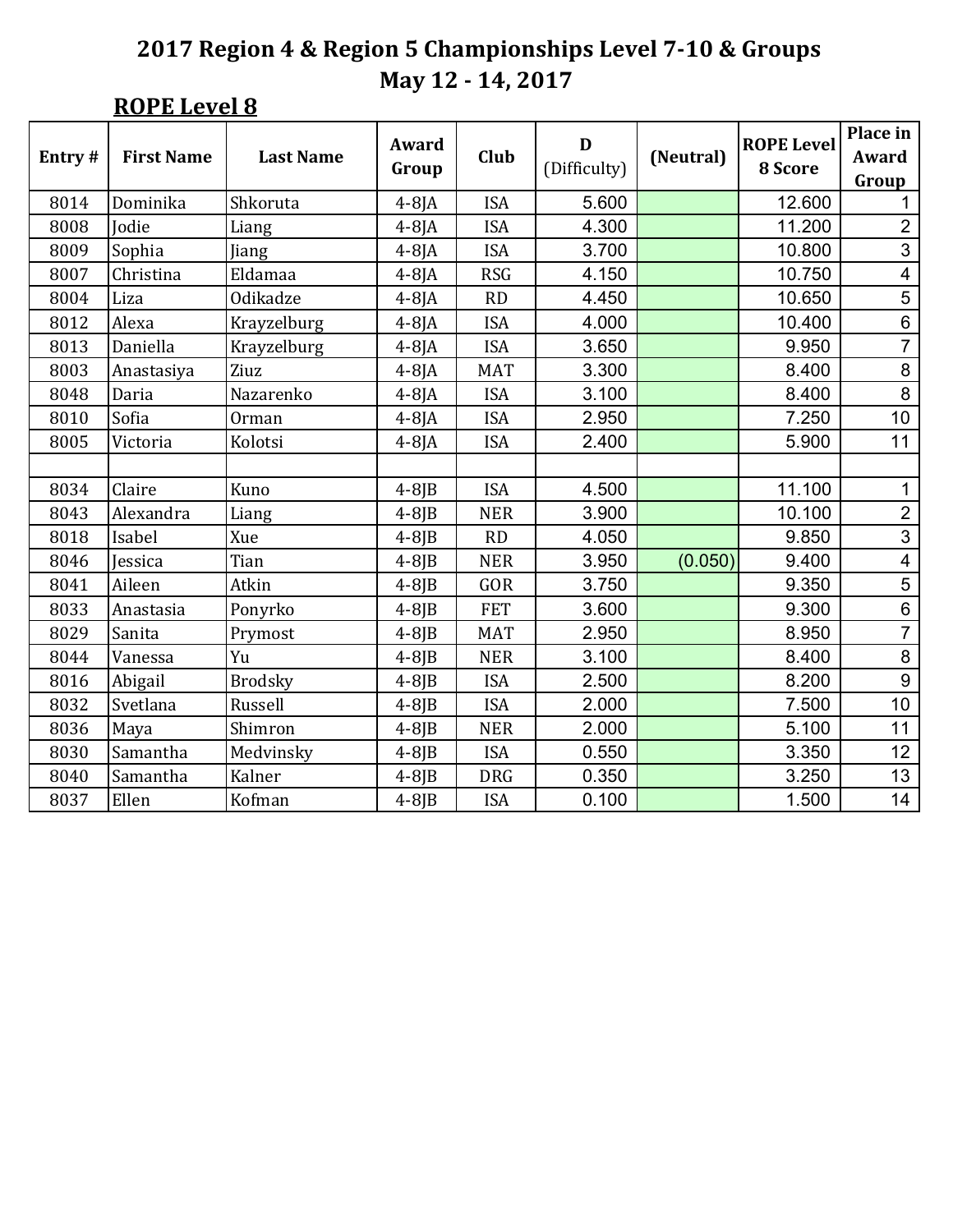**BALL Level 8** 

|        |                   |                  | Award       |             | D            |           | <b>BALL Level</b> | Place in                 |
|--------|-------------------|------------------|-------------|-------------|--------------|-----------|-------------------|--------------------------|
| Entry# | <b>First Name</b> | <b>Last Name</b> | Group       | <b>Club</b> | (Difficulty) | (Neutral) | 8 Score           | Award                    |
|        |                   |                  |             |             |              |           |                   | Group                    |
| 8013   | Daniella          | Krayzelburg      | $4-8$ JA    | <b>ISA</b>  | 4.950        |           | 11.650            | 1                        |
| 8008   | Jodie             | Liang            | $4-8$ JA    | <b>ISA</b>  | 4.250        |           | 11.350            | $\mathbf{2}$             |
| 8014   | Dominika          | Shkoruta         | $4-8$ JA    | <b>ISA</b>  | 4.500        | (0.150)   | 11.350            | $\overline{2}$           |
| 8004   | Liza              | Odikadze         | $4-8$ JA    | <b>RD</b>   | 4.550        |           | 10.750            | $\overline{\mathbf{4}}$  |
| 8009   | Sophia            | Jiang            | $4-8$ JA    | <b>ISA</b>  | 3.750        |           | 10.750            | $\overline{\mathcal{A}}$ |
| 8005   | Victoria          | Kolotsi          | $4-8$ JA    | <b>ISA</b>  | 3.500        |           | 9.100             | $\,6$                    |
| 8012   | Alexa             | Krayzelburg      | $4-8$ JA    | <b>ISA</b>  | 3.400        |           | 8.600             | $\overline{7}$           |
| 8007   | Christina         | Eldamaa          | $4-8$ JA    | <b>RSG</b>  | 2.950        |           | 7.250             | $\bf 8$                  |
| 8003   | Anastasiya        | Ziuz             | $4-8$ JA    | <b>MAT</b>  | 2.200        |           | 7.200             | $9\,$                    |
| 8010   | Sofia             | Orman            | $4-8$ JA    | <b>ISA</b>  | 2.500        |           | 6.900             | 10                       |
| 8048   | Daria             | Nazarenko        | $4-8$ JA    | <b>ISA</b>  | 2.700        | (0.250)   | 5.750             | 11                       |
|        |                   |                  |             |             |              |           |                   |                          |
| 8032   | Svetlana          | Russell          | $4-8$ J $B$ | <b>ISA</b>  | 4.250        |           | 11.250            | 1                        |
| 8041   | Aileen            | Atkin            | $4-8$ J $B$ | GOR         | 4.300        |           | 10.400            | $\overline{2}$           |
| 8046   | Jessica           | Tian             | $4-8$ J $B$ | <b>NER</b>  | 3.650        |           | 9.950             | 3                        |
| 8043   | Alexandra         | <b>Liang</b>     | $4-8$ J $B$ | <b>NER</b>  | 3.100        |           | 9.200             | $\overline{\mathcal{A}}$ |
| 8036   | Maya              | Shimron          | $4-8$ J $B$ | <b>NER</b>  | 3.250        |           | 8.850             | $\overline{5}$           |
| 8034   | Claire            | Kuno             | $4-8$ $B$   | <b>ISA</b>  | 3.500        |           | 8.600             | $\,6$                    |
| 8029   | Sanita            | Prymost          | $4-8$ J $B$ | <b>MAT</b>  | 3.150        | (0.100)   | 8.050             | $\overline{7}$           |
| 8033   | Anastasia         | Ponyrko          | $4-8$ $B$   | <b>FET</b>  | 2.800        |           | 7.500             | $\bf 8$                  |
| 8016   | Abigail           | <b>Brodsky</b>   | $4-8$ J $B$ | <b>ISA</b>  | 2.750        | (0.100)   | 7.450             | 9                        |
| 8044   | Vanessa           | Yu               | $4-8$ J $B$ | <b>NER</b>  | 2.700        | (0.100)   | 7.300             | 10                       |
| 8018   | Isabel            | Xue              | $4-8$ J $B$ | <b>RD</b>   | 2.450        | (0.200)   | 7.150             | 11                       |
| 8030   | Samantha          | Medvinsky        | $4-8$ J $B$ | <b>ISA</b>  | 1.050        | (0.050)   | 3.200             | 12                       |
| 8037   | Ellen             | Kofman           | $4-8$ J $B$ | <b>ISA</b>  | 1.200        |           | 3.200             | 12                       |
| 8040   | Samantha          | Kalner           | $4-8$ J $B$ | <b>DRG</b>  | 0.700        | (0.200)   | 2.900             | 14                       |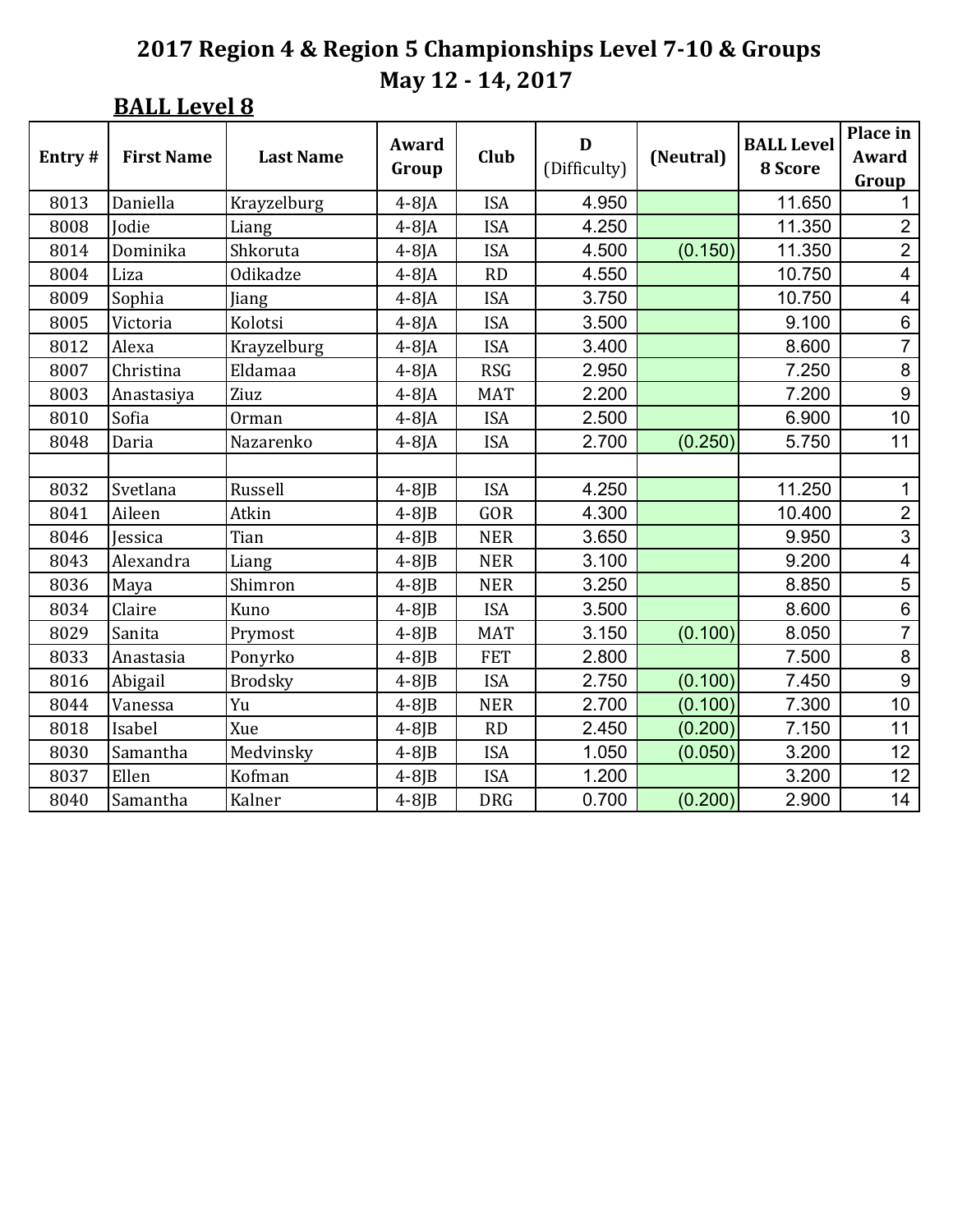### **CLUBS Level 8**

|        |                   | Award            |             | D           |              | <b>CLUBS</b> | <b>Place In</b> |                          |
|--------|-------------------|------------------|-------------|-------------|--------------|--------------|-----------------|--------------------------|
| Entry# | <b>First Name</b> | <b>Last Name</b> |             | <b>Club</b> |              | (Neutral)    | Level 8         | Award                    |
|        |                   |                  | Group       |             | (Difficulty) |              | <b>Score</b>    | Group                    |
| 8004   | Liza              | Odikadze         | $4-8$ $A$   | <b>RD</b>   | 5.150        |              | 12.950          | 1                        |
| 8009   | Sophia            | Jiang            | $4-8$ JA    | <b>ISA</b>  | 4.550        |              | 11.550          | $\mathbf{2}$             |
| 8014   | Dominika          | Shkoruta         | $4-8$ JA    | <b>ISA</b>  | 4.950        |              | 10.650          | $\overline{3}$           |
| 8008   | Jodie             | Liang            | $4-8$ JA    | <b>ISA</b>  | 4.150        |              | 9.650           | $\overline{\mathcal{A}}$ |
| 8048   | Daria             | Nazarenko        | $4-8$ JA    | <b>ISA</b>  | 4.250        |              | 9.650           | 4                        |
| 8012   | Alexa             | Krayzelburg      | $4-8$ JA    | <b>ISA</b>  | 4.200        |              | 9.400           | $\,6\,$                  |
| 8003   | Anastasiya        | Ziuz             | $4-8$ JA    | <b>MAT</b>  | 3.550        |              | 8.450           | $\overline{7}$           |
| 8007   | Christina         | Eldamaa          | $4-8$ JA    | <b>RSG</b>  | 3.350        |              | 8.150           | 8                        |
| 8013   | Daniella          | Krayzelburg      | $4-8$ JA    | <b>ISA</b>  | 3.650        | (0.300)      | 7.050           | $\overline{9}$           |
| 8005   | Victoria          | Kolotsi          | $4-8$ JA    | <b>ISA</b>  | 2.850        |              | 5.250           | 10                       |
| 8010   | Sofia             | Orman            | $4-8$ JA    | <b>ISA</b>  | 2.050        |              | 4.650           | 11                       |
|        |                   |                  |             |             |              |              |                 |                          |
| 8043   | Alexandra         | Liang            | $4-8$ J $B$ | <b>NER</b>  | 4.650        |              | 11.850          | 1                        |
| 8046   | Jessica           | Tian             | $4-8$ J $B$ | <b>NER</b>  | 4.700        |              | 11.600          | $\overline{2}$           |
| 8034   | Claire            | Kuno             | $4-8$ J $B$ | <b>ISA</b>  | 4.600        |              | 11.200          | $\overline{3}$           |
| 8041   | Aileen            | Atkin            | $4-8$ J $B$ | GOR         | 4.450        |              | 10.150          | 4                        |
| 8018   | Isabel            | Xue              | $4-8$ J $B$ | RD          | 4.050        |              | 9.350           | 5                        |
| 8044   | Vanessa           | Yu               | $4-8$ J $B$ | <b>NER</b>  | 4.350        |              | 9.350           | $\overline{5}$           |
| 8033   | Anastasia         | Ponyrko          | $4-8$ J $B$ | <b>FET</b>  | 3.500        |              | 8.800           | $\overline{7}$           |
| 8030   | Samantha          | Medvinsky        | $4-8$ J $B$ | <b>ISA</b>  | 2.200        |              | 8.700           | 8                        |
| 8029   | Sanita            | Prymost          | $4-8$ J $B$ | <b>MAT</b>  | 3.200        |              | 8.600           | 9                        |
| 8032   | Svetlana          | Russell          | $4-8$ J $B$ | <b>ISA</b>  | 2.550        |              | 7.550           | 10                       |
| 8016   | Abigail           | <b>Brodsky</b>   | $4-8$ J $B$ | <b>ISA</b>  | 2.300        |              | 6.800           | 11                       |
| 8036   | Maya              | Shimron          | $4-8$ J $B$ | <b>NER</b>  | 3.000        | (0.050)      | 6.650           | 12                       |
| 8037   | Ellen             | Kofman           | $4-8$ J $B$ | <b>ISA</b>  | 2.100        |              | 4.300           | 13                       |
| 8040   | Samantha          | Kalner           | $4-8$ J $B$ | <b>DRG</b>  | 1.400        |              | 3.400           | 14                       |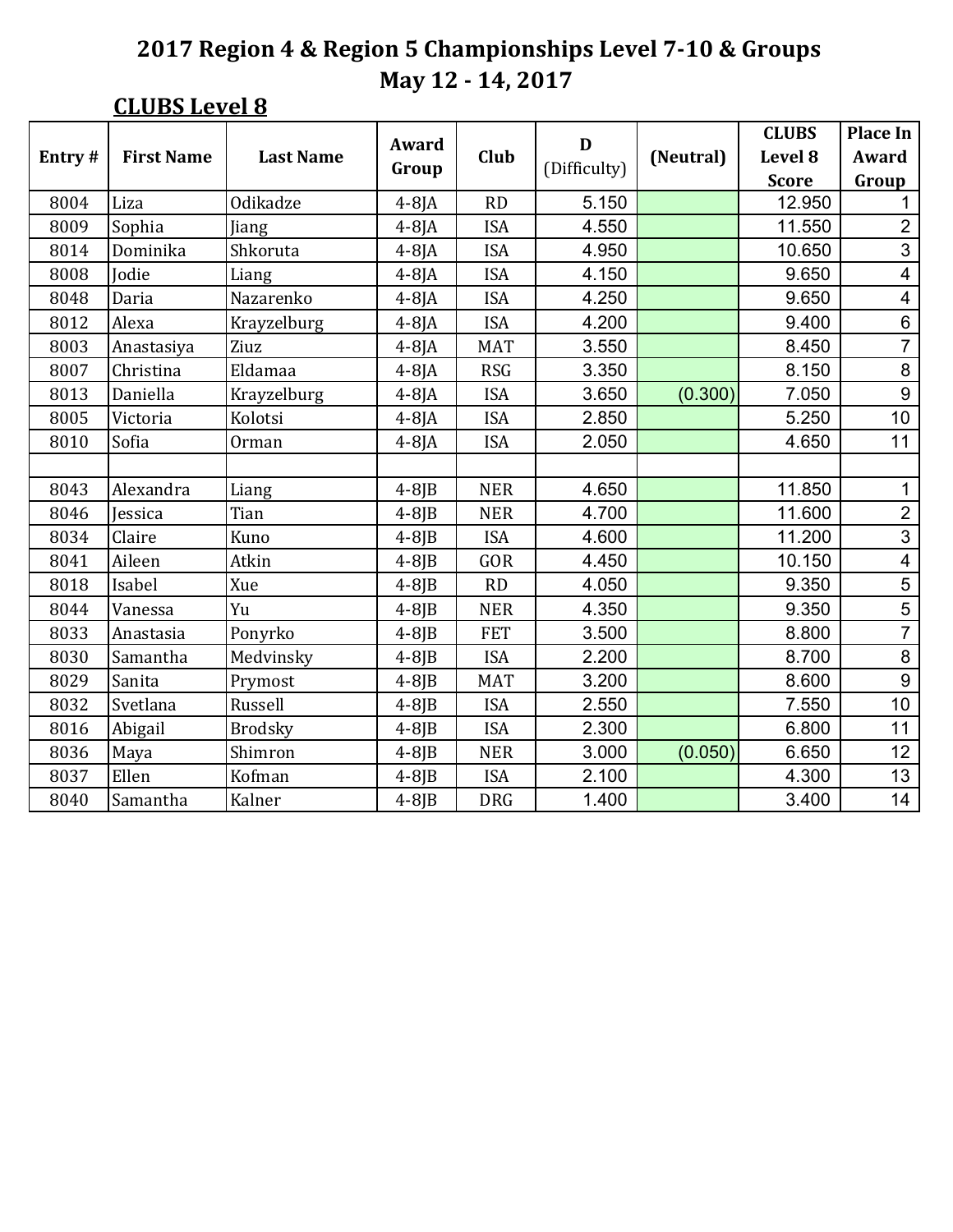### **All Around Level 8**

| Entry# | <b>First Name</b> | <b>Last Name</b> | Award       | Club       | <b>Floor</b> | Rope   | Ball   | <b>Clubs</b> | <b>All Around</b> | Place in<br>Award       |
|--------|-------------------|------------------|-------------|------------|--------------|--------|--------|--------------|-------------------|-------------------------|
|        |                   |                  | Group       |            |              |        |        |              | <b>Score</b>      | Group                   |
| 8014   | Dominika          | Shkoruta         | $4-8$ JA    | <b>ISA</b> | 11.100       | 12.600 | 11.350 | 10.650       | 45.700            | 1.                      |
| 8004   | Liza              | Odikadze         | $4-8$ JA    | <b>RD</b>  | 11.000       | 10.650 | 10.750 | 12.950       | 45.350            | 2                       |
| 8008   | Jodie             | Liang            | $4-8$ JA    | <b>ISA</b> | 11.500       | 11.200 | 11.350 | 9.650        | 43.700            | $\mathfrak{S}$          |
| 8009   | Sophia            | Jiang            | $4-8$ JA    | <b>ISA</b> | 10.500       | 10.800 | 10.750 | 11.550       | 43.600            | $\overline{4}$          |
| 8012   | Alexa             | Krayzelburg      | $4-8$ JA    | <b>ISA</b> | 11.400       | 10.400 | 8.600  | 9.400        | 39.800            | 5                       |
| 8013   | Daniella          | Krayzelburg      | $4-8$ JA    | <b>ISA</b> | 10.150       | 9.950  | 11.650 | 7.050        | 38.800            | $\,6\,$                 |
| 8007   | Christina         | Eldamaa          | $4-8$ JA    | <b>RSG</b> | 9.700        | 10.750 | 7.250  | 8.150        | 35.850            | $\overline{7}$          |
| 8003   | Anastasiya        | Ziuz             | $4-8$ JA    | <b>MAT</b> | 10.450       | 8.400  | 7.200  | 8.450        | 34.500            | $\,8\,$                 |
| 8048   | Daria             | Nazarenko        | $4-8$ JA    | <b>ISA</b> | 8.650        | 8.400  | 5.750  | 9.650        | 32.450            | $\boldsymbol{9}$        |
| 8005   | Victoria          | Kolotsi          | $4-8$ JA    | <b>ISA</b> | 8.350        | 5.900  | 9.100  | 5.250        | 28.600            | 10                      |
| 8010   | Sofia             | Orman            | $4-8$ JA    | <b>ISA</b> | 8.650        | 7.250  | 6.900  | 4.650        | 27.450            | 11                      |
|        |                   |                  |             |            |              |        |        |              |                   |                         |
| 8043   | Alexandra         | Liang            | $4-8$ J $B$ | <b>NER</b> | 11.650       | 10.100 | 9.200  | 11.850       | 42.800            | $\mathbf{1}$            |
| 8046   | Jessica           | Tian             | $4-8$ J $B$ | <b>NER</b> | 11.400       | 9.400  | 9.950  | 11.600       | 42.350            | $\overline{2}$          |
| 8034   | Claire            | Kuno             | $4-8$ JB    | <b>ISA</b> | 11.100       | 11.100 | 8.600  | 11.200       | 42.000            | $\mathfrak{S}$          |
| 8041   | Aileen            | Atkin            | $4-8$ J $B$ | GOR        | 9.000        | 9.350  | 10.400 | 10.150       | 38.900            | $\overline{\mathbf{4}}$ |
| 8018   | Isabel            | Xue              | $4-8$ J $B$ | RD         | 10.250       | 9.850  | 7.150  | 9.350        | 36.600            | $\sqrt{5}$              |
| 8032   | Svetlana          | Russell          | $4-8$ $B$   | <b>ISA</b> | 9.750        | 7.500  | 11.250 | 7.550        | 36.050            | $\,6\,$                 |
| 8029   | Sanita            | Prymost          | $4-8$ JB    | <b>MAT</b> | 9.650        | 8.950  | 8.050  | 8.600        | 35.250            | $\overline{7}$          |
| 8044   | Vanessa           | Yu               | $4-8$ JB    | <b>NER</b> | 9.950        | 8.400  | 7.300  | 9.350        | 35.000            | $\,8\,$                 |
| 8033   | Anastasia         | Ponyrko          | $4-8$ JB    | <b>FET</b> | 7.450        | 9.300  | 7.500  | 8.800        | 33.050            | $\boldsymbol{9}$        |
| 8016   | Abigail           | <b>Brodsky</b>   | $4-8$ J $B$ | <b>ISA</b> | 8.450        | 8.200  | 7.450  | 6.800        | 30.900            | 10                      |
| 8036   | Maya              | Shimron          | $4-8$ JB    | <b>NER</b> | 9.400        | 5.100  | 8.850  | 6.650        | 30.000            | 11                      |
| 8030   | Samantha          | Medvinsky        | $4-8$ JB    | <b>ISA</b> | 7.900        | 3.350  | 3.200  | 8.700        | 23.150            | 12                      |
| 8037   | Ellen             | Kofman           | $4-8$ J $B$ | <b>ISA</b> | 6.500        | 1.500  | 3.200  | 4.300        | 15.500            | 13                      |
| 8040   | Samantha          | Kalner           | $4-8$ J $B$ | <b>DRG</b> | 5.300        | 3.250  | 2.900  | 3.400        | 14.850            | 14                      |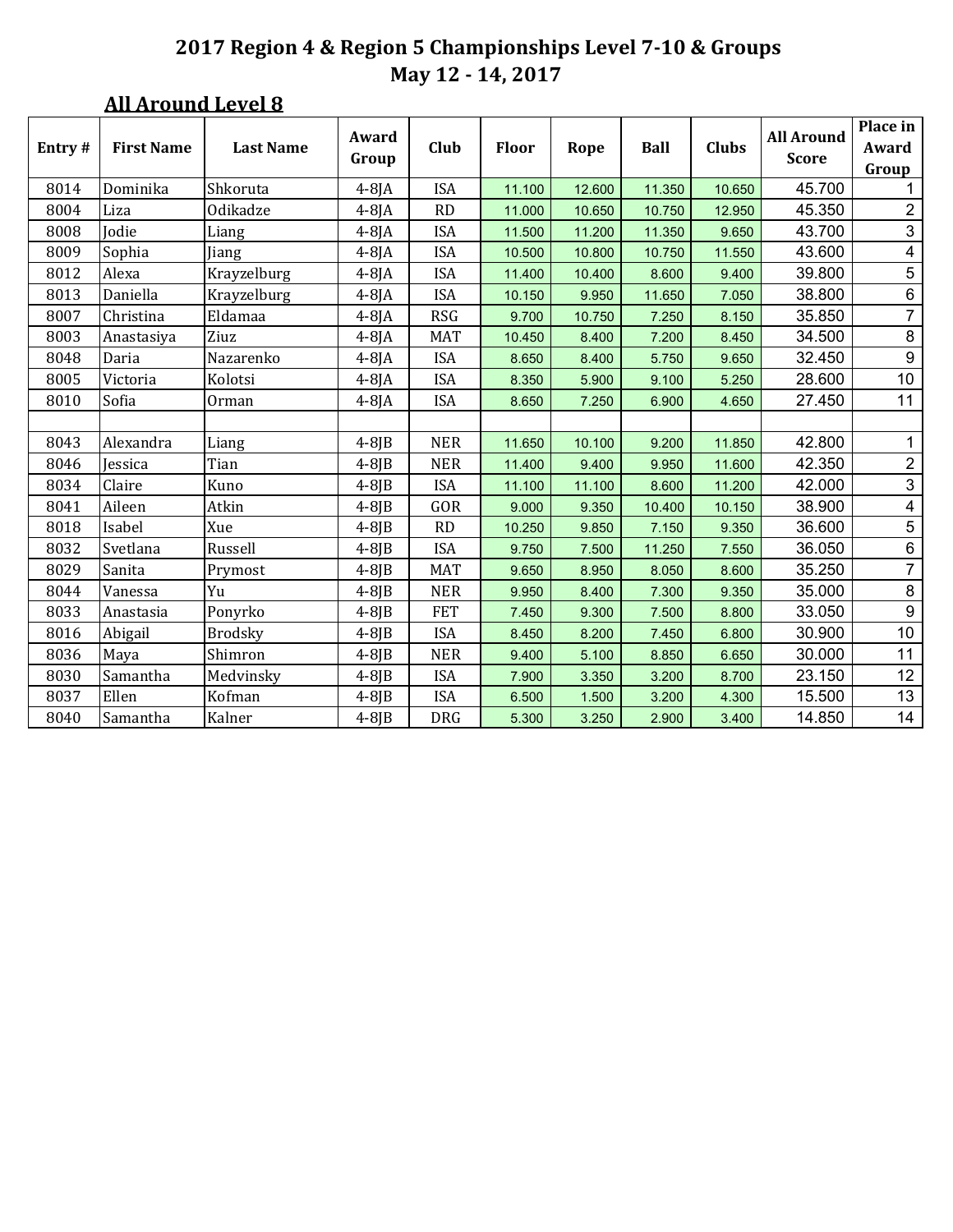### **HOOP** Level 9

|        |                   |                  |                |            | D            |           | <b>HOOP</b>  | Place in                |
|--------|-------------------|------------------|----------------|------------|--------------|-----------|--------------|-------------------------|
| Entry# | <b>First Name</b> | <b>Last Name</b> | Award          | Club       | (Difficulty) | (Neutral) | Level 9      | Award                   |
|        |                   |                  | Group          |            |              |           | <b>Score</b> | Group                   |
| 9002   | Mya               | Tam              | 4-9H           | RD         | 6.900        |           | 13.200       | 1                       |
| 9003   | Isabella          | Pappas           | 4-9H           | <b>RSG</b> | 5.450        |           | 11.450       | $\overline{2}$          |
| 9001   | Renata            | Badalova         | 4-9H           | <b>MAT</b> | 4.200        |           | 10.100       | $\overline{3}$          |
|        |                   |                  |                |            |              |           |              |                         |
| 9024   | Jasmine           | Wong             | $4-9$ Jr       | RD         | 6.300        |           | 12.700       | $\mathbf 1$             |
| 9004   | Emily             | Wilson           | $4-9$ Jr       | <b>MAT</b> | 4.400        |           | 11.400       | $\overline{2}$          |
| 9015   | Lisa              | Gerasimova       | $4-9$ $\Gamma$ | <b>ISA</b> | 5.450        |           | 10.750       | 3                       |
| 9035   | Nicole            | Yatskar          | $4-9$ $\Gamma$ | <b>MAT</b> | 4.350        |           | 10.450       | $\overline{\mathbf{4}}$ |
| 9020   | Julia             | Naishuler        | $4-9$ Jr       | <b>ISA</b> | 5.600        | (0.100)   | 10.400       | $\overline{5}$          |
| 9006   | Gabby             | Fuki             | $4-9$ $\Gamma$ | <b>ISA</b> | 4.900        |           | 9.700        | $\overline{6}$          |
| 9031   | <b>Baifan</b>     | Zhou             | $4-9$ Jr       | <b>NER</b> | 4.800        |           | 9.100        | $\overline{7}$          |
| 9010   | Polina            | Mosharova        | $4-9$ Jr       | <b>ISA</b> | 4.200        |           | 8.400        | 8                       |
| 9017   | Juliet            | Jiang            | $4-9$ $\Gamma$ | <b>NER</b> | 3.750        | (0.300)   | 7.650        | $\boldsymbol{9}$        |
| 9023   | Amy               | Shneyderman      | $4-9$ $\Gamma$ | <b>ISA</b> | 4.250        | (0.600)   | 7.550        | 10                      |
| 9040   | Aria              | Liu              | $4-9$ Jr       | RD         | 2.900        | (0.050)   | 6.550        | 11                      |
| 9028   | Alice             | Kosterin         | $4-9$ $\Gamma$ | RD         | 2.800        | (0.300)   | 6.400        | 12                      |
| 9018   | Ilana             | Kelesidi         | $4-9$ $\Gamma$ | GOR        | 2.250        |           | 6.350        | 13                      |
| 9016   | Hannah            | Lai              | $4-9$ Jr       | RD         | 2.700        | (0.300)   | 6.100        | 14                      |
| 9033   | Angie             | Zhu              | $4-9$ $\Gamma$ | RD         | 3.200        |           | 5.300        | 15                      |
| 9014   | Karyna            | Mayasova         | $4-9$ $\Gamma$ | <b>FET</b> | 1.500        | (0.300)   | 4.200        | 16                      |
|        |                   |                  |                |            |              |           |              |                         |
| 9060   | Erica             | Wu               | 4-9Sr          | <b>RSG</b> | 6.200        |           | 12.200       | 1                       |
| 9051   | Ani               | Akopian          | $4-9Sr$        | <b>RSG</b> | 5.550        |           | 11.850       | $\overline{2}$          |
| 9057   | Sherry            | Jiang            | 4-9Sr          | <b>ISA</b> | 5.050        |           | 11.450       | $\overline{3}$          |
| 9045   | Anissa            | Sroka            | 4-9Sr          | <b>NER</b> | 4.400        |           | 10.900       | $\overline{\mathbf{4}}$ |
| 9046   | Samantha          | Lee              | $4-9Sr$        | <b>NER</b> | 4.000        |           | 10.000       | 5                       |
| 9055   | Asca              | Akiyama          | $4-9Sr$        | <b>ISA</b> | 4.600        |           | 9.700        | $\,6\,$                 |
| 9044   | Anastasiya        | Islamova         | 4-9Sr          | <b>DRG</b> | 3.450        |           | 8.050        | $\overline{7}$          |
| 9048   | Alice             | Zilberberg       | $4-9Sr$        | <b>FET</b> | 2.650        |           | 7.050        | $\bf 8$                 |
| 9043   | Michelle          | Kosheluk         | $4-9Sr$        | GOR        | 3.650        |           | 6.850        | $\overline{9}$          |
| 9047   | Galina            | Drozdova         | $4-9Sr$        | <b>DRG</b> | 2.750        | (0.600)   | 5.650        | 10                      |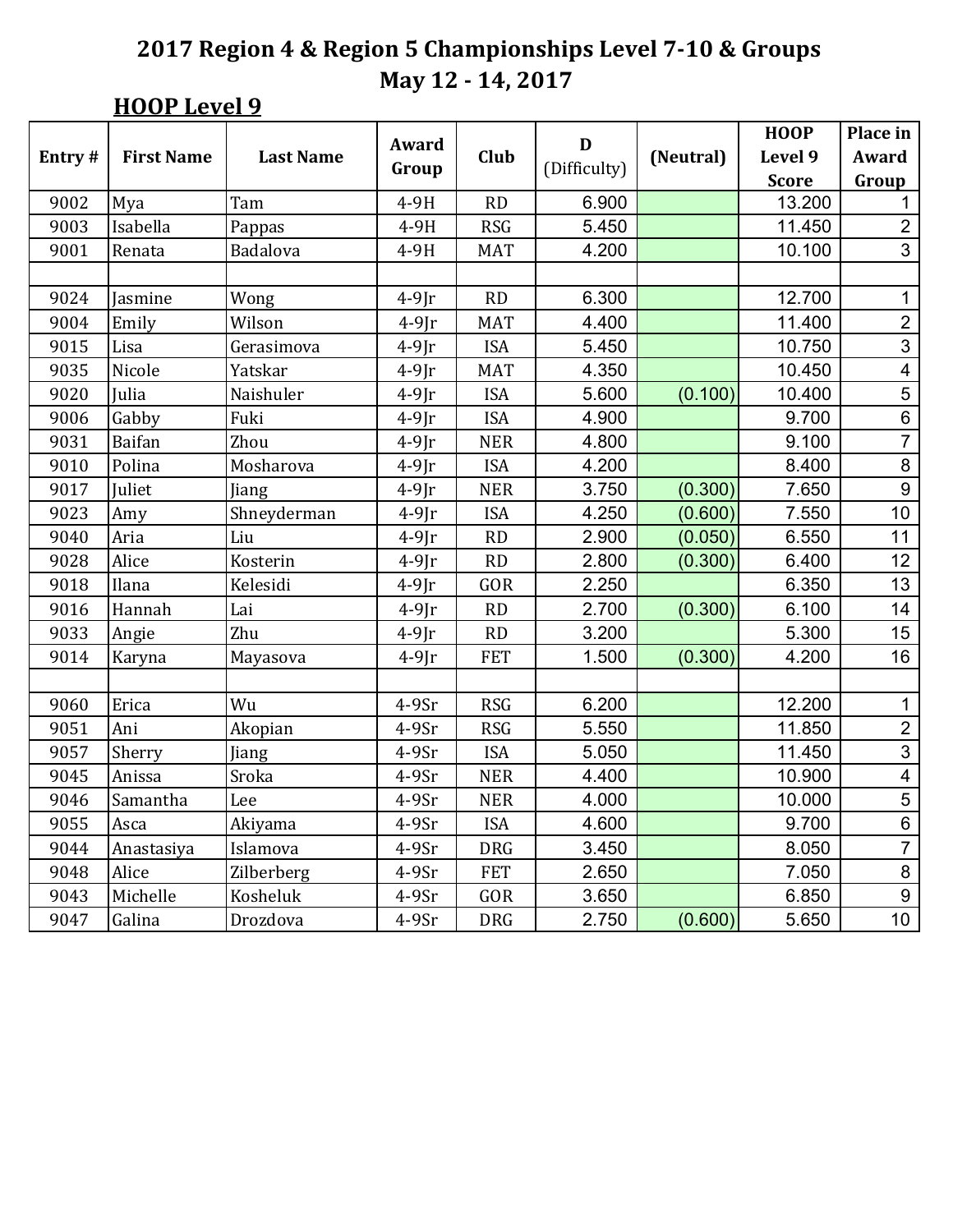**BALL Level 9** 

|        |                   |                  |                |            | D            |           | <b>BALL Level</b> | Place in                |
|--------|-------------------|------------------|----------------|------------|--------------|-----------|-------------------|-------------------------|
| Entry# | <b>First Name</b> | <b>Last Name</b> | Award          | Club       | (Difficulty) | (Neutral) | 9 Score           | Award                   |
|        |                   |                  | Group          |            |              |           |                   | Group                   |
| 9002   | Mya               | Tam              | 4-9H           | RD         | 6.700        |           | 12.600            | 1                       |
| 9001   | Renata            | Badalova         | 4-9H           | <b>MAT</b> | 4.550        |           | 10.250            | $\overline{2}$          |
| 9003   | Isabella          | Pappas           | 4-9H           | <b>RSG</b> | 4.650        |           | 9.750             | 3                       |
|        |                   |                  |                |            |              |           |                   |                         |
| 9023   | Amy               | Shneyderman      | $4-9$ Jr       | <b>ISA</b> | 5.350        |           | 11.850            | 1                       |
| 9020   | Julia             | Naishuler        | $4-9$ $\Gamma$ | <b>ISA</b> | 5.250        |           | 11.750            | $\overline{2}$          |
| 9031   | <b>Baifan</b>     | Zhou             | $4-9$ Jr       | <b>NER</b> | 4.650        |           | 11.450            | 3                       |
| 9015   | Lisa              | Gerasimova       | $4-9$ $\Gamma$ | <b>ISA</b> | 5.150        |           | 10.650            | $\overline{\mathbf{4}}$ |
| 9004   | Emily             | Wilson           | $4-9$ Jr       | <b>MAT</b> | 3.700        |           | 9.700             | $\overline{5}$          |
| 9006   | Gabby             | Fuki             | $4-9$ Jr       | <b>ISA</b> | 4.500        |           | 9.100             | $\overline{6}$          |
| 9010   | Polina            | Mosharova        | $4-9$ $\Gamma$ | <b>ISA</b> | 3.600        |           | 8.000             | $\overline{7}$          |
| 9035   | Nicole            | Yatskar          | $4-9$ $\Gamma$ | <b>MAT</b> | 3.450        | (0.600)   | 7.950             | 8                       |
| 9024   | Jasmine           | Wong             | $4-9$ Jr       | RD         | 3.650        | (0.600)   | 7.150             | $\boldsymbol{9}$        |
| 9014   | Karyna            | Mayasova         | $4-9$ Jr       | <b>FET</b> | 2.650        |           | 6.850             | 10                      |
| 9017   | Juliet            | Jiang            | $4-9$ Jr       | <b>NER</b> | 4.300        |           | 6.800             | 11                      |
| 9018   | Ilana             | Kelesidi         | $4-9$ $\Gamma$ | GOR        | 1.850        |           | 5.450             | 12                      |
| 9016   | Hannah            | Lai              | $4-9[r]$       | RD         | 2.850        | (0.600)   | 4.950             | 13                      |
| 9028   | Alice             | Kosterin         | $4-9$ $\Gamma$ | RD         | 2.050        |           | 4.750             | 14                      |
| 9040   | Aria              | Liu              | $4-9$ Jr       | RD         | 1.750        | (0.900)   | 4.450             | 15                      |
| 9033   | Angie             | Zhu              | $4-9$ $\Gamma$ | RD         | 1.400        | (0.600)   | 3.100             | 16                      |
|        |                   |                  |                |            |              |           |                   |                         |
| 9060   | Erica             | Wu               | $4-9Sr$        | <b>RSG</b> | 6.850        |           | 12.950            | 1                       |
| 9051   | Ani               | Akopian          | 4-9Sr          | <b>RSG</b> | 5.500        |           | 11.200            | $\overline{c}$          |
| 9055   | Asca              | Akiyama          | $4-9Sr$        | <b>ISA</b> | 4.750        |           | 10.850            | $\overline{3}$          |
| 9045   | Anissa            | Sroka            | $4-9Sr$        | <b>NER</b> | 5.000        |           | 9.600             | $\overline{\mathbf{4}}$ |
| 9057   | Sherry            | Jiang            | $4-9Sr$        | <b>ISA</b> | 4.100        |           | 9.400             | $\overline{5}$          |
| 9046   | Samantha          | Lee              | $4-9Sr$        | <b>NER</b> | 3.800        |           | 9.200             | $\,6$                   |
| 9047   | Galina            | Drozdova         | 4-9Sr          | <b>DRG</b> | 3.050        |           | 7.850             | $\overline{7}$          |
| 9044   | Anastasiya        | Islamova         | $4-9Sr$        | <b>DRG</b> | 1.700        |           | 6.600             | 8                       |
| 9043   | Michelle          | Kosheluk         | $4-9Sr$        | GOR        | 2.400        |           | 6.400             | $\boldsymbol{9}$        |
| 9048   | Alice             | Zilberberg       | $4-9Sr$        | <b>FET</b> | 2.750        | (0.100)   | 6.250             | 10                      |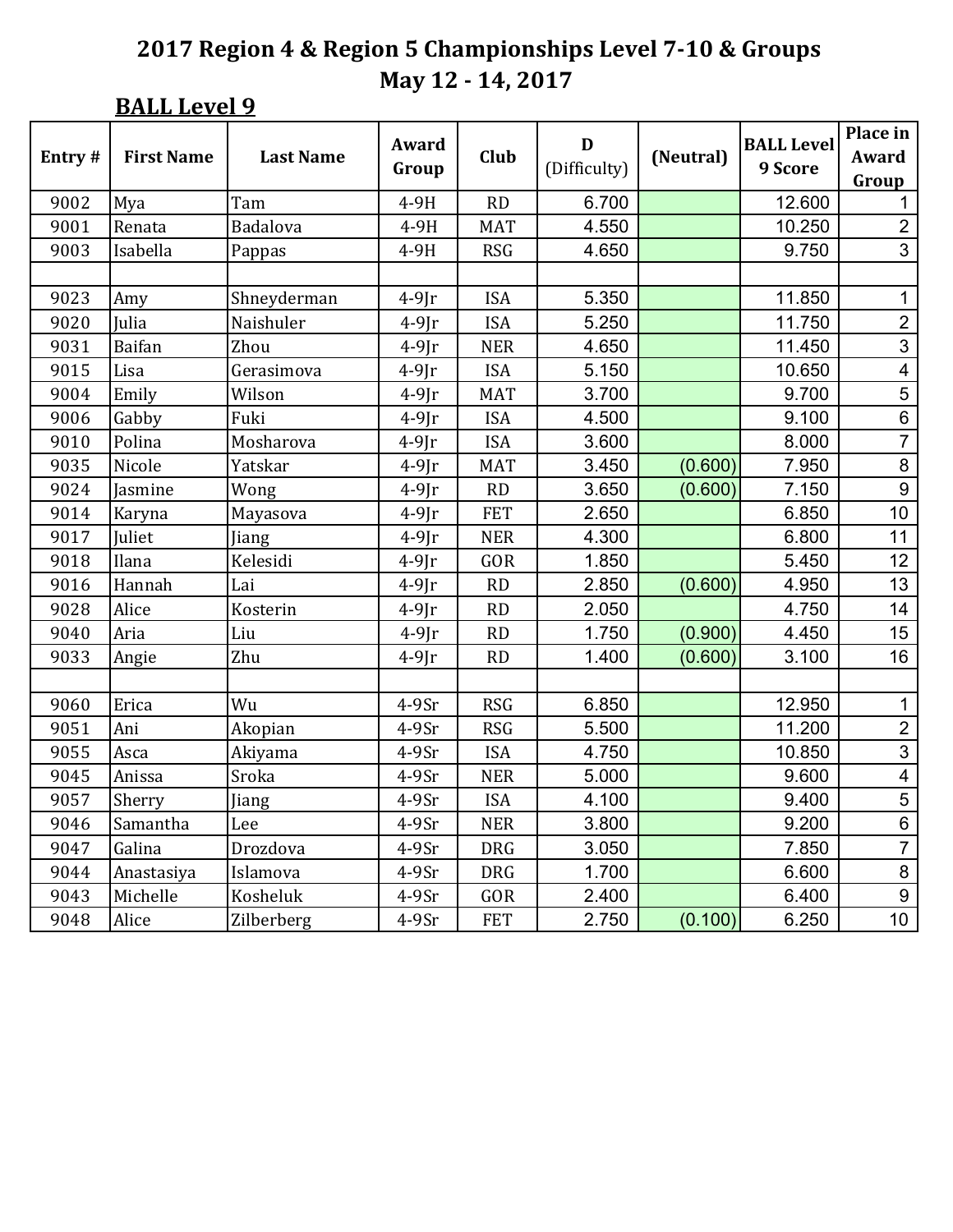### **CLUBS Level 9**

|        |                   |                  | Award          |            | D            |           | <b>CLUBS</b> | Place in                 |
|--------|-------------------|------------------|----------------|------------|--------------|-----------|--------------|--------------------------|
| Entry# | <b>First Name</b> | <b>Last Name</b> |                | Club       | (Difficulty) | (Neutral) | Level 9      | Award                    |
|        |                   |                  | Group          |            |              |           | <b>Score</b> | Group                    |
| 9003   | Isabella          | Pappas           | 4-9H           | <b>RSG</b> | 5.750        |           | 12.250       | 1                        |
| 9001   | Renata            | Badalova         | 4-9H           | <b>MAT</b> | 4.650        |           | 10.150       | $\overline{2}$           |
| 9002   | Mya               | Tam              | 4-9H           | <b>RD</b>  | 4.600        |           | 9.700        | $\overline{3}$           |
|        |                   |                  |                |            |              |           |              |                          |
| 9020   | Julia             | Naishuler        | $4-9$ $\Gamma$ | <b>ISA</b> | 6.200        |           | 11.900       | 1                        |
| 9024   | Jasmine           | Wong             | $4-9$ $\Gamma$ | RD         | 5.850        |           | 10.950       | $\overline{2}$           |
| 9015   | Lisa              | Gerasimova       | $4-9$ Jr       | <b>ISA</b> | 4.650        |           | 10.350       | $\overline{3}$           |
| 9004   | Emily             | Wilson           | $4-9$ $\Gamma$ | <b>MAT</b> | 4.550        |           | 10.050       | $\overline{\mathbf{4}}$  |
| 9016   | Hannah            | Lai              | $4-9[r]$       | RD         | 4.150        |           | 9.850        | $\overline{5}$           |
| 9010   | Polina            | Mosharova        | $4-9$ Jr       | <b>ISA</b> | 4.550        |           | 9.450        | $\overline{6}$           |
| 9006   | Gabby             | Fuki             | $4-9$ Jr       | <b>ISA</b> | 4.350        |           | 9.350        | $\overline{7}$           |
| 9023   | Amy               | Shneyderman      | $4-9$ $\Gamma$ | <b>ISA</b> | 3.700        |           | 9.100        | 8                        |
| 9040   | Aria              | Liu              | $4-9$ Jr       | RD         | 4.200        |           | 9.100        | $\,8\,$                  |
| 9031   | Baifan            | Zhou             | $4-9$ Jr       | <b>NER</b> | 4.200        |           | 9.000        | 10                       |
| 9014   | Karyna            | Mayasova         | $4-9$ Jr       | <b>FET</b> | 3.750        |           | 8.450        | 11                       |
| 9028   | Alice             | Kosterin         | $4-9$ $\Gamma$ | RD         | 3.500        |           | 8.300        | 12                       |
| 9018   | Ilana             | Kelesidi         | $4-9$ Jr       | GOR        | 3.400        |           | 8.100        | 13                       |
| 9017   | Juliet            | Jiang            | $4-9$ Jr       | <b>NER</b> | 3.900        |           | 8.000        | 14                       |
| 9035   | Nicole            | Yatskar          | $4-9$ $\Gamma$ | <b>MAT</b> | 3.400        |           | 6.400        | 15                       |
| 9033   | Angie             | Zhu              | $4-9$ $\Gamma$ | RD         | 3.150        |           | 6.150        | 16                       |
|        |                   |                  |                |            |              |           |              |                          |
| 9060   | Erica             | Wu               | $4-9Sr$        | <b>RSG</b> | 6.350        | (0.300)   | 11.550       | $\mathbf 1$              |
| 9051   | Ani               | Akopian          | 4-9Sr          | <b>RSG</b> | 5.150        |           | 10.750       | $\overline{2}$           |
| 9057   | Sherry            | Jiang            | $4-9Sr$        | <b>ISA</b> | 5.450        |           | 9.950        | $\overline{3}$           |
| 9045   | Anissa            | Sroka            | $4-9Sr$        | <b>NER</b> | 3.550        |           | 9.150        | $\overline{\mathcal{A}}$ |
| 9055   | Asca              | Akiyama          | $4-9Sr$        | <b>ISA</b> | 4.250        |           | 9.150        | $\overline{\mathbf{4}}$  |
| 9046   | Samantha          | Lee              | $4-9Sr$        | <b>NER</b> | 4.050        |           | 9.050        | $\,6$                    |
| 9047   | Galina            | Drozdova         | $4-9Sr$        | <b>DRG</b> | 2.550        |           | 7.650        | $\overline{7}$           |
| 9043   | Michelle          | Kosheluk         | $4-9Sr$        | GOR        | 3.550        | (0.050)   | 6.000        | $\bf 8$                  |
| 9048   | Alice             | Zilberberg       | $4-9Sr$        | <b>FET</b> | 1.700        |           | 4.900        | $\boldsymbol{9}$         |
| 9044   | Anastasiya        | Islamova         | $4-9Sr$        | <b>DRG</b> | 1.650        |           | 4.250        | 10                       |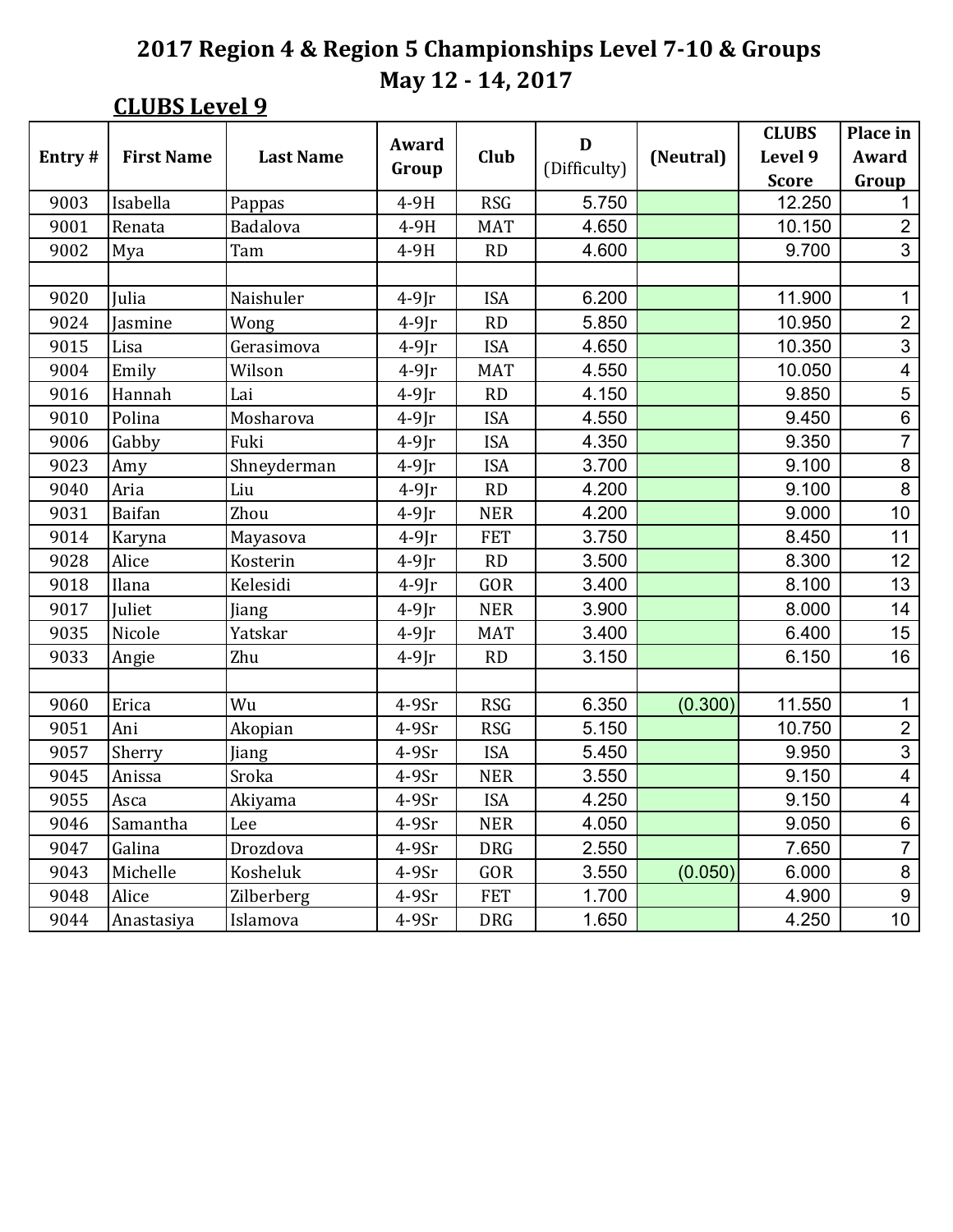## **RIBBON Level 9**

|        |                   |                  | Award          |            | $\mathbf D$  |           | <b>RIBBON</b> | Place in         |
|--------|-------------------|------------------|----------------|------------|--------------|-----------|---------------|------------------|
| Entry# | <b>First Name</b> | <b>Last Name</b> |                | Club       | (Difficulty) | (Neutral) | Level 9       | <b>Award</b>     |
|        |                   |                  | Group          |            |              |           | <b>Score</b>  | Group            |
| 9002   | Mya               | Tam              | $4-9H$         | <b>RD</b>  | 5.100        |           | 11.700        | 1                |
| 9003   | Isabella          | Pappas           | 4-9H           | <b>RSG</b> | 4.100        |           | 9.100         | $\overline{2}$   |
| 9001   | Renata            | Badalova         | 4-9H           | <b>MAT</b> | 2.950        |           | 8.350         | 3                |
|        |                   |                  |                |            |              |           |               |                  |
| 9020   | Julia             | Naishuler        | $4-9$ $\Gamma$ | <b>ISA</b> | 4.750        |           | 10.950        | $\mathbf 1$      |
| 9031   | Baifan            | Zhou             | $4-9$ Jr       | <b>NER</b> | 5.250        |           | 10.550        | $\overline{2}$   |
| 9023   | Amy               | Shneyderman      | $4-9$ $\Gamma$ | <b>ISA</b> | 3.600        |           | 10.100        | $\overline{3}$   |
| 9017   | Juliet            | Jiang            | $4-9$ $\Gamma$ | <b>NER</b> | 4.600        |           | 10.000        | 4                |
| 9004   | Emily             | Wilson           | $4-9$ Jr       | <b>MAT</b> | 3.750        |           | 9.950         | $\overline{5}$   |
| 9015   | Lisa              | Gerasimova       | $4-9$ $\Gamma$ | <b>ISA</b> | 3.500        |           | 9.500         | $\overline{6}$   |
| 9033   | Angie             | Zhu              | $4-9$ Jr       | RD         | 3.500        |           | 8.600         | $\overline{7}$   |
| 9018   | Ilana             | Kelesidi         | $4-9$ Jr       | GOR        | 3.000        |           | 8.300         | 8                |
| 9014   | Karyna            | Mayasova         | $4-9$ $\Gamma$ | <b>FET</b> | 2.900        |           | 8.200         | $\boldsymbol{9}$ |
| 9016   | Hannah            | Lai              | $4-9$ Jr       | RD         | 3.400        |           | 8.200         | $\overline{9}$   |
| 9035   | Nicole            | Yatskar          | $4-9$ $\Gamma$ | <b>MAT</b> | 2.850        | (0.300)   | 8.150         | 11               |
| 9040   | Aria              | Liu              | $4-9$ $\Gamma$ | RD         | 3.050        |           | 8.050         | 12               |
| 9006   | Gabby             | Fuki             | $4-9$ Jr       | <b>ISA</b> | 3.650        | (0.300)   | 7.450         | 13               |
| 9028   | Alice             | Kosterin         | $4-9$ Jr       | RD         | 2.850        |           | 6.950         | 14               |
| 9024   | Jasmine           | Wong             | $4-9$ Jr       | RD         | 1.900        |           | 6.800         | 15               |
| 9010   | Polina            | Mosharova        | $4-9$ Jr       | <b>ISA</b> | 2.250        |           | 6.050         | 16               |
|        |                   |                  |                |            |              |           |               |                  |
| 9055   | Asca              | Akiyama          | $4-9Sr$        | <b>ISA</b> | 5.350        |           | 10.850        | $\mathbf 1$      |
| 9057   | Sherry            | Jiang            | 4-9Sr          | <b>ISA</b> | 4.300        |           | 10.000        | $\overline{c}$   |
| 9060   | Erica             | Wu               | $4-9Sr$        | <b>RSG</b> | 5.100        | (0.050)   | 9.950         | $\overline{3}$   |
| 9045   | Anissa            | Sroka            | $4-9Sr$        | <b>NER</b> | 4.300        |           | 9.500         | 4                |
| 9051   | Ani               | Akopian          | 4-9Sr          | <b>RSG</b> | 3.400        |           | 8.600         | $\overline{5}$   |
| 9046   | Samantha          | Lee              | $4-9Sr$        | <b>NER</b> | 3.100        |           | 7.600         | $\,6$            |
| 9043   | Michelle          | Kosheluk         | $4-9Sr$        | GOR        | 2.450        |           | 5.850         | $\overline{7}$   |
| 9047   | Galina            | Drozdova         | $4-9Sr$        | <b>DRG</b> | 2.100        |           | 5.400         | $\bf 8$          |
| 9048   | Alice             | Zilberberg       | $4-9Sr$        | <b>FET</b> | 1.850        |           | 5.150         | $\boldsymbol{9}$ |
| 9044   | Anastasiya        | Islamova         | 4-9Sr          | <b>DRG</b> | 1.100        |           | 5.000         | 10               |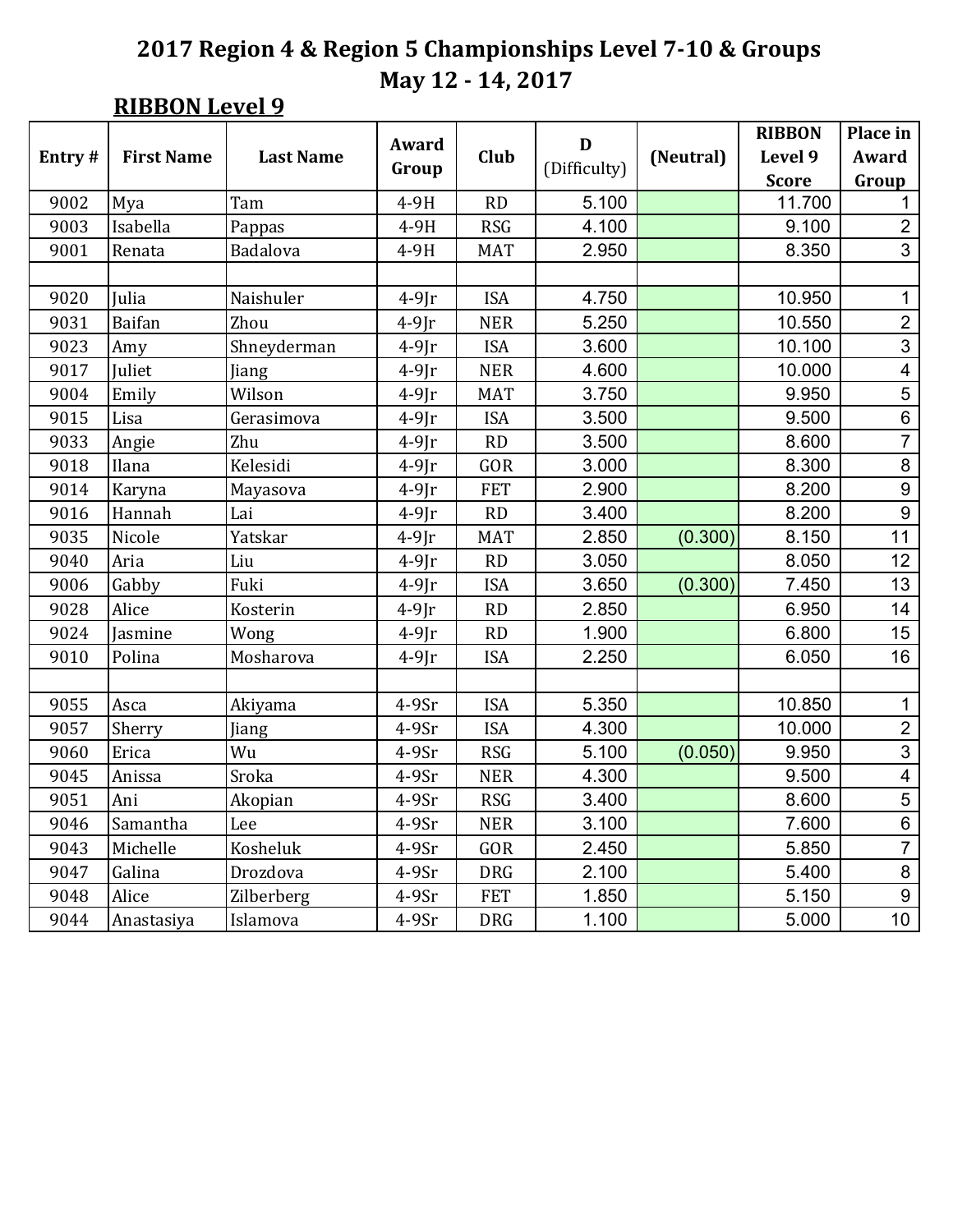### **All Around Level 9**

| Entry# | <b>First Name</b> | <b>Last Name</b> | Award<br>Group | Club       | Hoop   | <b>Ball</b> | <b>Clubs</b> | <b>Ribbon</b> | <b>All Around</b><br><b>Score</b> | Place in<br>Award<br>Group |
|--------|-------------------|------------------|----------------|------------|--------|-------------|--------------|---------------|-----------------------------------|----------------------------|
| 9002   | Mya               | Tam              | 4-9H           | <b>RD</b>  | 13.200 | 12.600      | 9.700        | 11.700        | 47.200                            | $\mathbf{1}$               |
| 9003   | Isabella          | Pappas           | 4-9H           | <b>RSG</b> | 11.450 | 9.750       | 12.250       | 9.100         | 42.550                            | $\overline{2}$             |
| 9001   | Renata            | Badalova         | 4-9H           | MAT        | 10.100 | 10.250      | 10.150       | 8.350         | 38.850                            | $\mathbf{3}$               |
|        |                   |                  |                |            |        |             |              |               |                                   |                            |
| 9020   | Julia             | Naishuler        | $4-9$ Jr       | <b>ISA</b> | 10.400 | 11.750      | 11.900       | 10.950        | 45.000                            | $\mathbf{1}$               |
| 9015   | Lisa              | Gerasimova       | $4-9$ $\Gamma$ | <b>ISA</b> | 10.750 | 10.650      | 10.350       | 9.500         | 41.250                            | $\sqrt{2}$                 |
| 9004   | Emily             | Wilson           | $4-9$ Jr       | <b>MAT</b> | 11.400 | 9.700       | 10.050       | 9.950         | 41.100                            | 3                          |
| 9031   | Baifan            | Zhou             | $4-9$ Jr       | <b>NER</b> | 9.100  | 11.450      | 9.000        | 10.550        | 40.100                            | $\overline{4}$             |
| 9023   | Amy               | Shneyderman      | $4-9$ Jr       | <b>ISA</b> | 7.550  | 11.850      | 9.100        | 10.100        | 38.600                            | 5                          |
| 9024   | Jasmine           | Wong             | $4-9[r]$       | <b>RD</b>  | 12.700 | 7.150       | 10.950       | 6.800         | 37.600                            | $6 \overline{}$            |
| 9006   | Gabby             | Fuki             | $4-9$ Jr       | <b>ISA</b> | 9.700  | 9.100       | 9.350        | 7.450         | 35.600                            | $\overline{7}$             |
| 9035   | Nicole            | Yatskar          | $4-9$ Jr       | <b>MAT</b> | 10.450 | 7.950       | 6.400        | 8.150         | 32.950                            | $\,8\,$                    |
| 9017   | Juliet            | Jiang            | $4-9$ Jr       | <b>NER</b> | 7.650  | 6.800       | 8.000        | 10.000        | 32.450                            | $9\,$                      |
| 9010   | Polina            | Mosharova        | $4-9$ $\Gamma$ | <b>ISA</b> | 8.400  | 8.000       | 9.450        | 6.050         | 31.900                            | 10                         |
| 9016   | Hannah            | Lai              | $4-9[r]$       | <b>RD</b>  | 6.100  | 4.950       | 9.850        | 8.200         | 29.100                            | 11                         |
| 9018   | Ilana             | Kelesidi         | $4-9$ Jr       | GOR        | 6.350  | 5.450       | 8.100        | 8.300         | 28.200                            | 12                         |
| 9040   | Aria              | Liu              | $4-9$ Jr       | RD         | 6.550  | 4.450       | 9.100        | 8.050         | 28.150                            | 13                         |
| 9014   | Karyna            | Mayasova         | $4-9$ Jr       | <b>FET</b> | 4.200  | 6.850       | 8.450        | 8.200         | 27.700                            | 14                         |
| 9028   | Alice             | Kosterin         | $4-9$ Jr       | RD         | 6.400  | 4.750       | 8.300        | 6.950         | 26.400                            | 15                         |
| 9033   | Angie             | Zhu              | $4-9$ Jr       | RD         | 5.300  | 3.100       | 6.150        | 8.600         | 23.150                            | 16                         |
|        |                   |                  |                |            |        |             |              |               |                                   |                            |
| 9060   | Erica             | Wu               | $4-9Sr$        | <b>RSG</b> | 12.200 | 12.950      | 11.550       | 9.950         | 46.650                            | $\mathbf{1}$               |
| 9051   | Ani               | Akopian          | $4-9Sr$        | <b>RSG</b> | 11.850 | 11.200      | 10.750       | 8.600         | 42.400                            | $\overline{2}$             |
| 9057   | Sherry            | Jiang            | $4-9Sr$        | <b>ISA</b> | 11.450 | 9.400       | 9.950        | 10.000        | 40.800                            | $\mathfrak{S}$             |
| 9055   | Asca              | Akiyama          | $4-9Sr$        | <b>ISA</b> | 9.700  | 10.850      | 9.150        | 10.850        | 40.550                            | $\overline{4}$             |
| 9045   | Anissa            | Sroka            | $4-9Sr$        | <b>NER</b> | 10.900 | 9.600       | 9.150        | 9.500         | 39.150                            | $\,$ 5 $\,$                |
| 9046   | Samantha          | Lee              | $4-9Sr$        | <b>NER</b> | 10.000 | 9.200       | 9.050        | 7.600         | 35.850                            | $\overline{6}$             |
| 9047   | Galina            | Drozdova         | $4-9Sr$        | <b>DRG</b> | 5.650  | 7.850       | 7.650        | 5.400         | 26.550                            | $\overline{7}$             |
| 9043   | Michelle          | Kosheluk         | $4-9Sr$        | GOR        | 6.850  | 6.400       | 6.000        | 5.850         | 25.100                            | $\bf 8$                    |
| 9044   | Anastasiya        | Islamova         | $4-9Sr$        | <b>DRG</b> | 8.050  | 6.600       | 4.250        | 5.000         | 23.900                            | $\boldsymbol{9}$           |
| 9048   | Alice             | Zilberberg       | $4-9Sr$        | <b>FET</b> | 7.050  | 6.250       | 4.900        | 5.150         | 23.350                            | 10                         |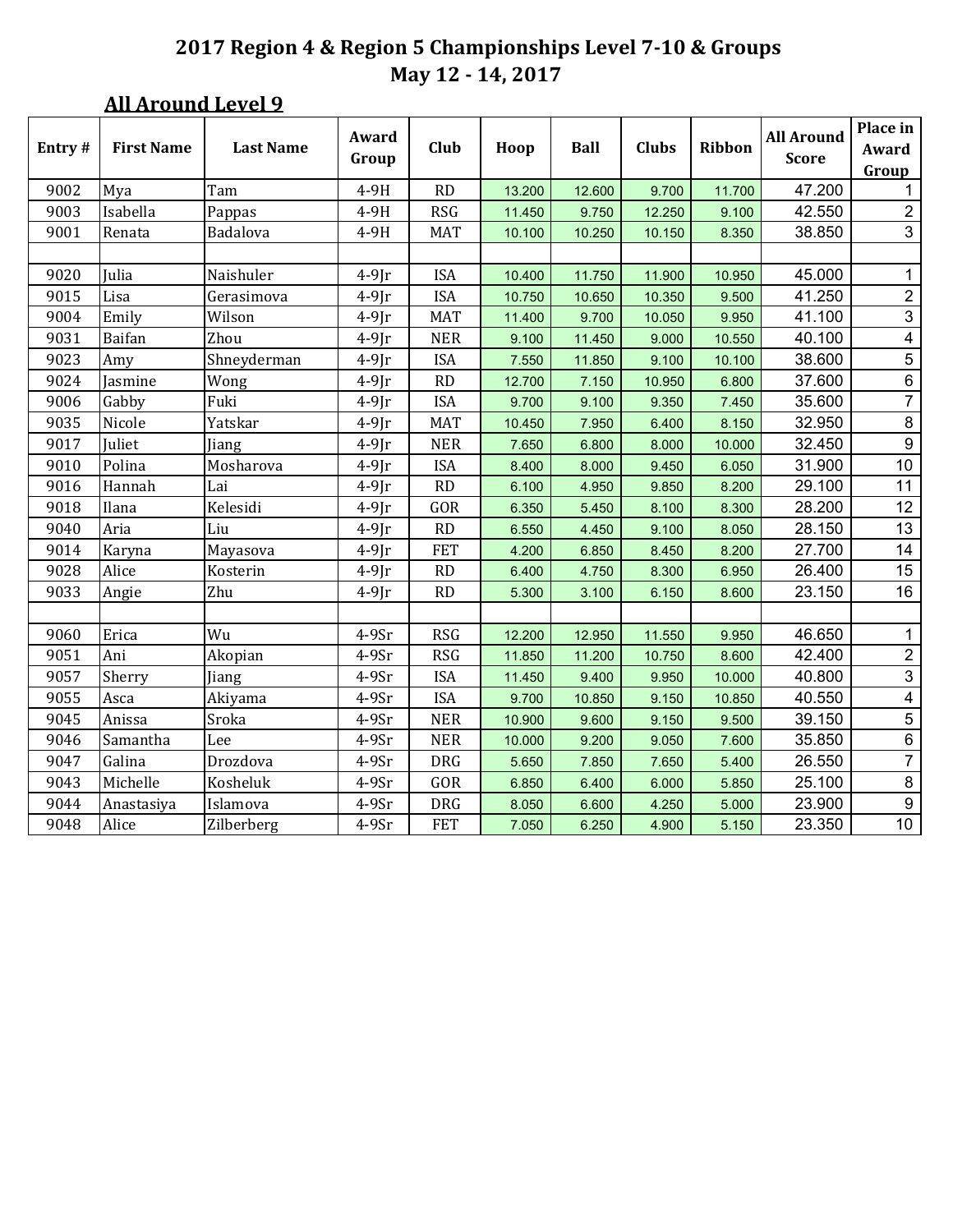# **HOOP** Level 10

| Entry# | <b>First Name</b> | <b>Last Name</b> | Award<br>Group | Club       | D<br>(Difficulty) | (Neutral) | <b>HOOP</b><br>Level 10<br><b>Score</b> | Place In<br>Award<br>Group |
|--------|-------------------|------------------|----------------|------------|-------------------|-----------|-----------------------------------------|----------------------------|
| 1002   | Elizabeth         | Kapitonova       | $4 - 10$       | ISA        | 7.300             |           | 15.500                                  |                            |
| 1004   | Rebecca           | Tang             | $4 - 10$       | <b>ISA</b> | 6.250             |           | 13.350                                  | っ                          |
| 1007   | Amanda            | Wang             | $4 - 10$       | <b>RD</b>  | 5.100             | (0.300)   | 8.700                                   | 3                          |
|        |                   |                  |                |            |                   |           |                                         |                            |
| 1012   | Ekatherina        | Kapitonova       | $4-10S$        | <b>ISA</b> | 8.950             |           | 15.850                                  |                            |
| 1010   | Jennifer          | Ayzman           | $4-10S$        | ISA        | 5.700             |           | 11.700                                  | 2                          |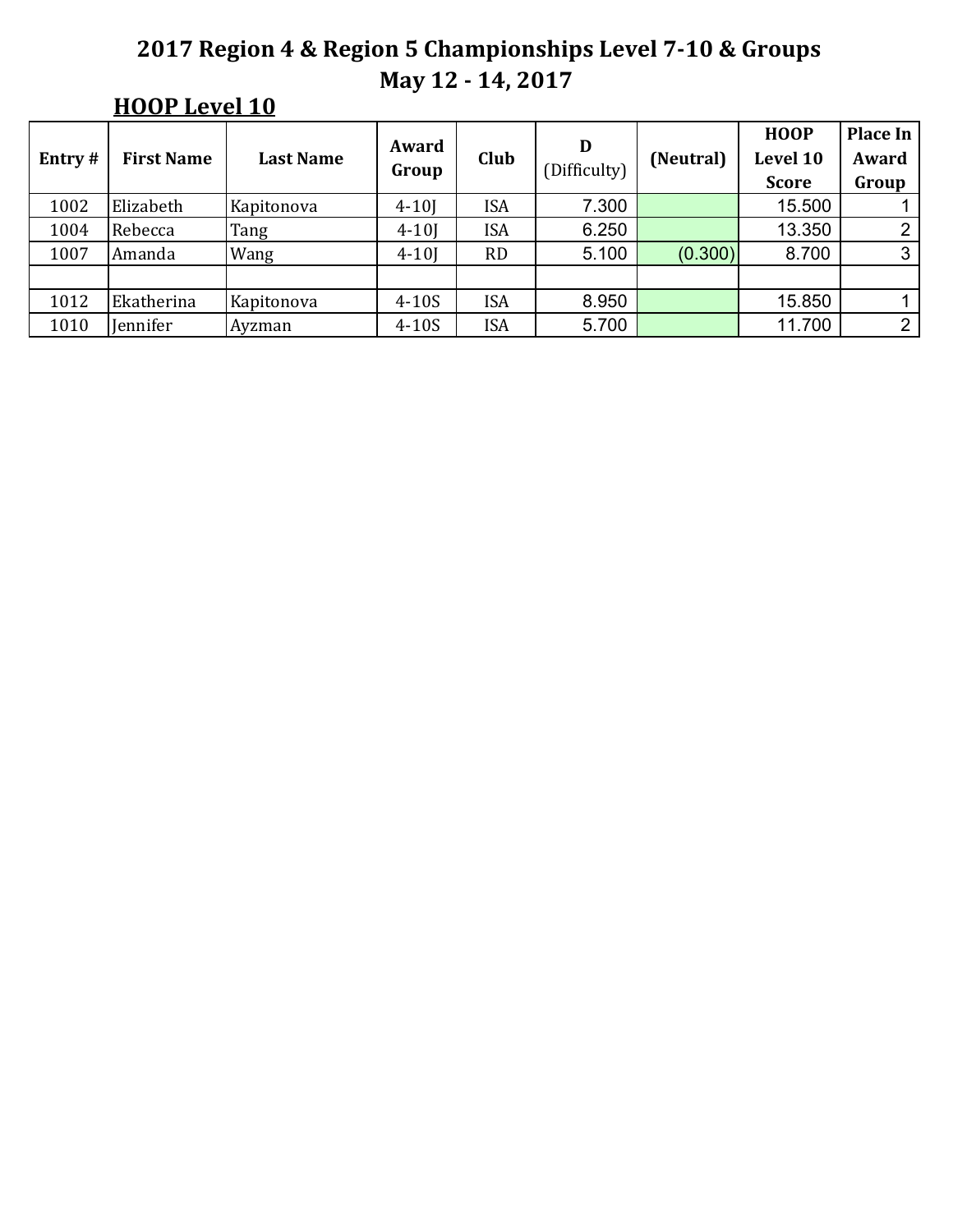# **BALL Level 10**

| Entry# | <b>First Name</b> | <b>Last Name</b> | Award<br>Group | Club       | D<br>(Difficulty) | (Neutral) | <b>BALL Level</b><br>10 Score | Place In<br>Award<br>Group |
|--------|-------------------|------------------|----------------|------------|-------------------|-----------|-------------------------------|----------------------------|
| 1002   | Elizabeth         | Kapitonova       | $4 - 10$       | <b>ISA</b> | 6.800             |           | 14.600                        |                            |
| 1004   | Rebecca           | Tang             | $4 - 10$       | <b>ISA</b> | 4.200             |           | 9.000                         | ⌒                          |
| 1007   | Amanda            | Wang             | $4 - 10$       | <b>RD</b>  | 4.050             | (0.600)   | 7.750                         | 3                          |
|        |                   |                  |                |            |                   |           |                               |                            |
| 1012   | Ekatherina        | Kapitonova       | $4-10S$        | <b>ISA</b> | 7.500             | (0.100)   | 14.300                        |                            |
| 1010   | Jennifer          | Ayzman           | $4-10S$        | <b>ISA</b> | 4.800             |           | 10.500                        | 2                          |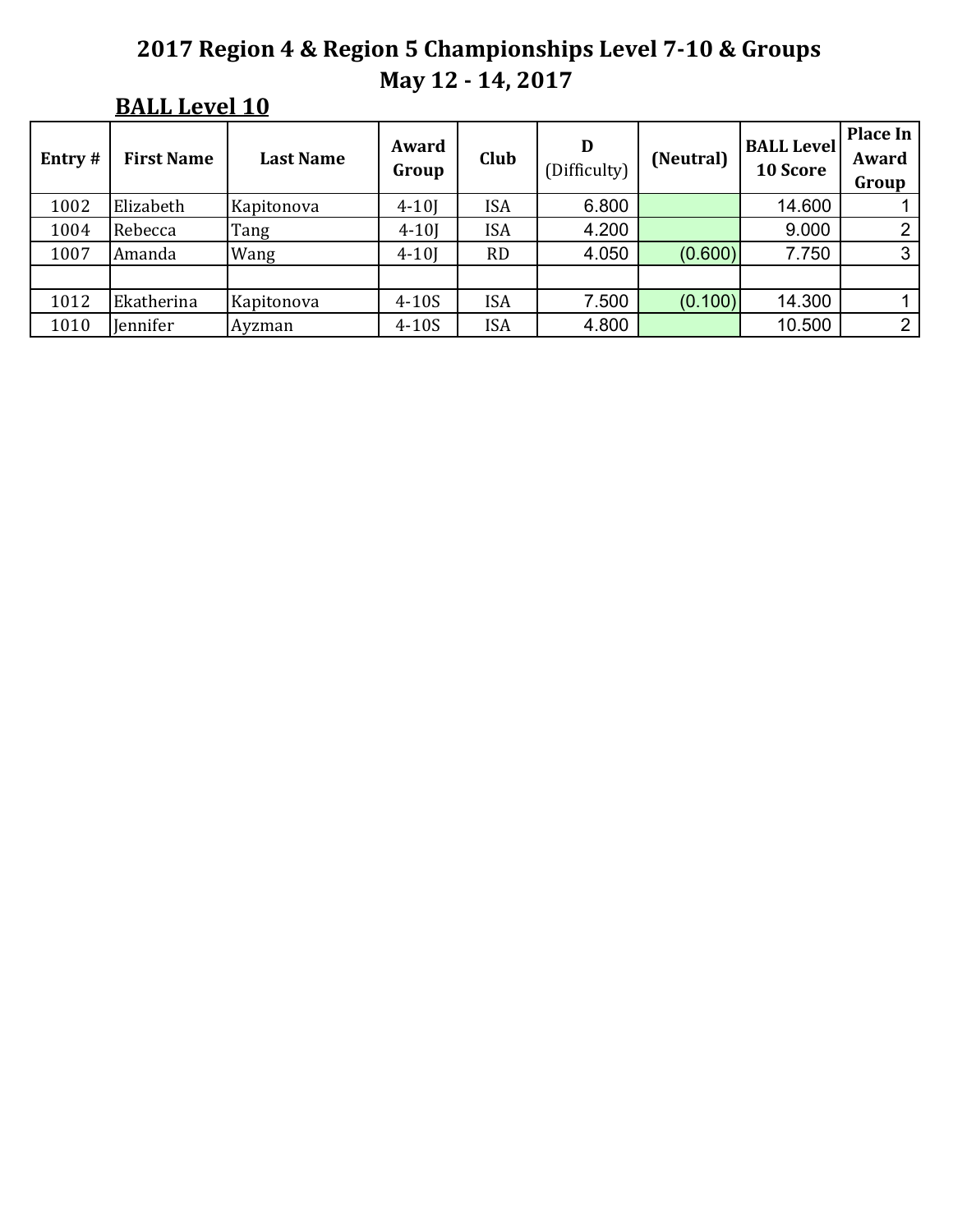## **CLUBS Level 10**

| Entry# | <b>First Name</b> | <b>Last Name</b> | Award<br>Group | Club       | D<br>(Difficulty) | (Neutral) | <b>CLUBS</b><br>Level 10<br><b>Score</b> | Place In<br>Award<br>Group |
|--------|-------------------|------------------|----------------|------------|-------------------|-----------|------------------------------------------|----------------------------|
| 1002   | Elizabeth         | Kapitonova       | $4 - 10$       | ISA        | 7.250             |           | 15.050                                   |                            |
| 1004   | Rebecca           | Tang             | $4 - 10$       | <b>ISA</b> | 4.850             |           | 11.450                                   | 2                          |
| 1007   | Amanda            | Wang             | $4 - 10$       | <b>RD</b>  | 4.400             |           | 9.100                                    | 3                          |
|        |                   |                  |                |            |                   |           |                                          |                            |
| 1012   | Ekatherina        | Kapitonova       | $4-10S$        | <b>ISA</b> | 8.700             | (0.050)   | 16.550                                   |                            |
| 1010   | Jennifer          | Ayzman           | $4-10S$        | <b>ISA</b> | 5.650             |           | 10.850                                   | 2                          |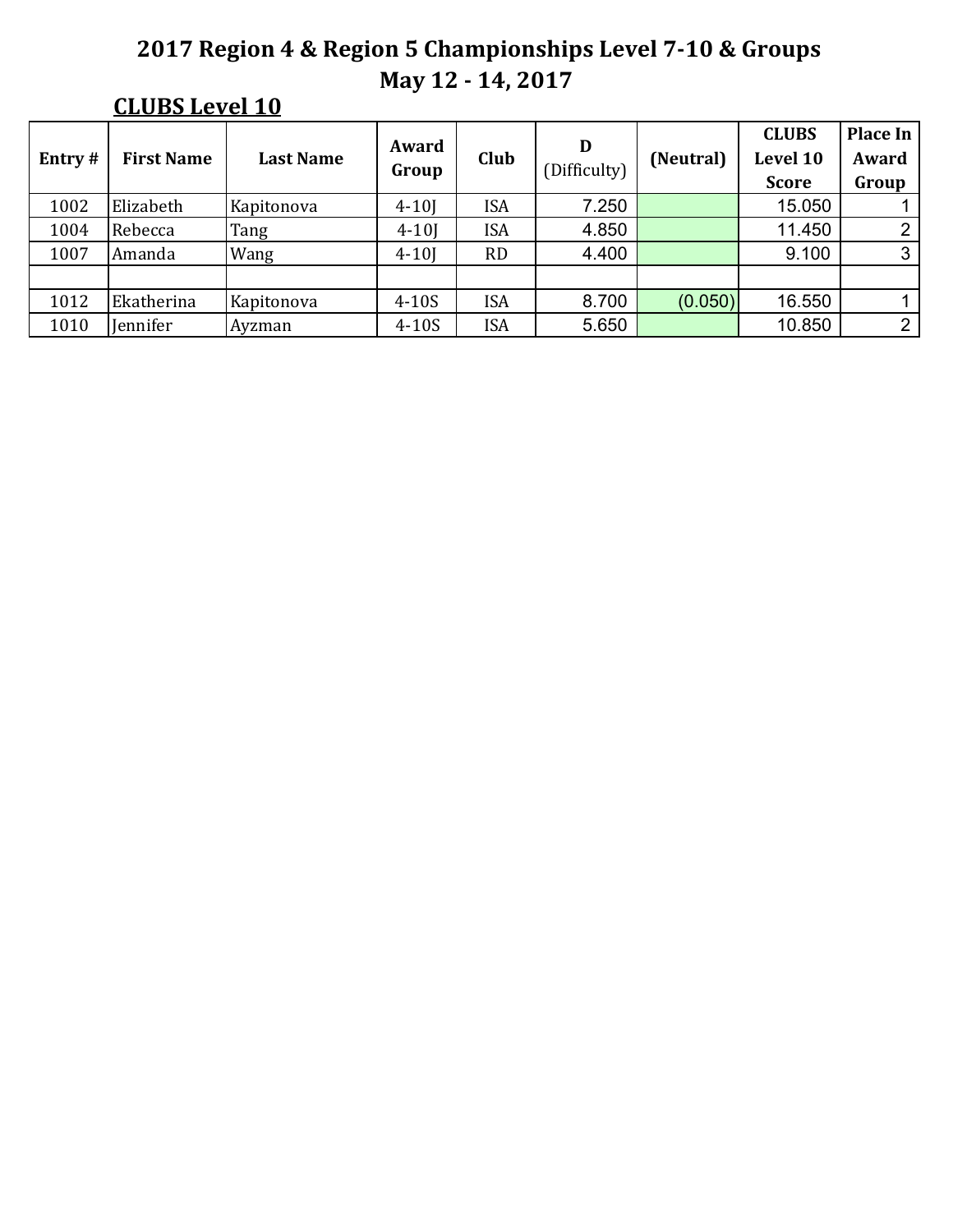## **RIBBON Level 10**

| Entry $#$ | <b>First Name</b> | <b>Last Name</b> | Award<br>Group | Club       | D<br>(Difficulty) | (Neutral) | <b>RIBBON</b><br>Level 10<br><b>Score</b> | Place in<br>Award<br>Group |
|-----------|-------------------|------------------|----------------|------------|-------------------|-----------|-------------------------------------------|----------------------------|
| 1002      | Elizabeth         | Kapitonova       | $4 - 10$       | <b>ISA</b> | 4.600             |           | 10.900                                    |                            |
| 1004      | Rebecca           | Tang             | $4 - 10$       | <b>ISA</b> | 3.650             |           | 9.850                                     | ∩                          |
| 1007      | Amanda            | Wang             | $4 - 10$       | <b>RD</b>  | 3.350             |           | 7.450                                     | 3                          |
|           |                   |                  |                |            |                   |           |                                           |                            |
| 1012      | Ekatherina        | Kapitonova       | $4-10S$        | <b>ISA</b> | 7.100             |           | 13.200                                    |                            |
| 1010      | Jennifer          | Ayzman           | $4-10S$        | <b>ISA</b> | 4.650             |           | 9.550                                     | $\overline{2}$             |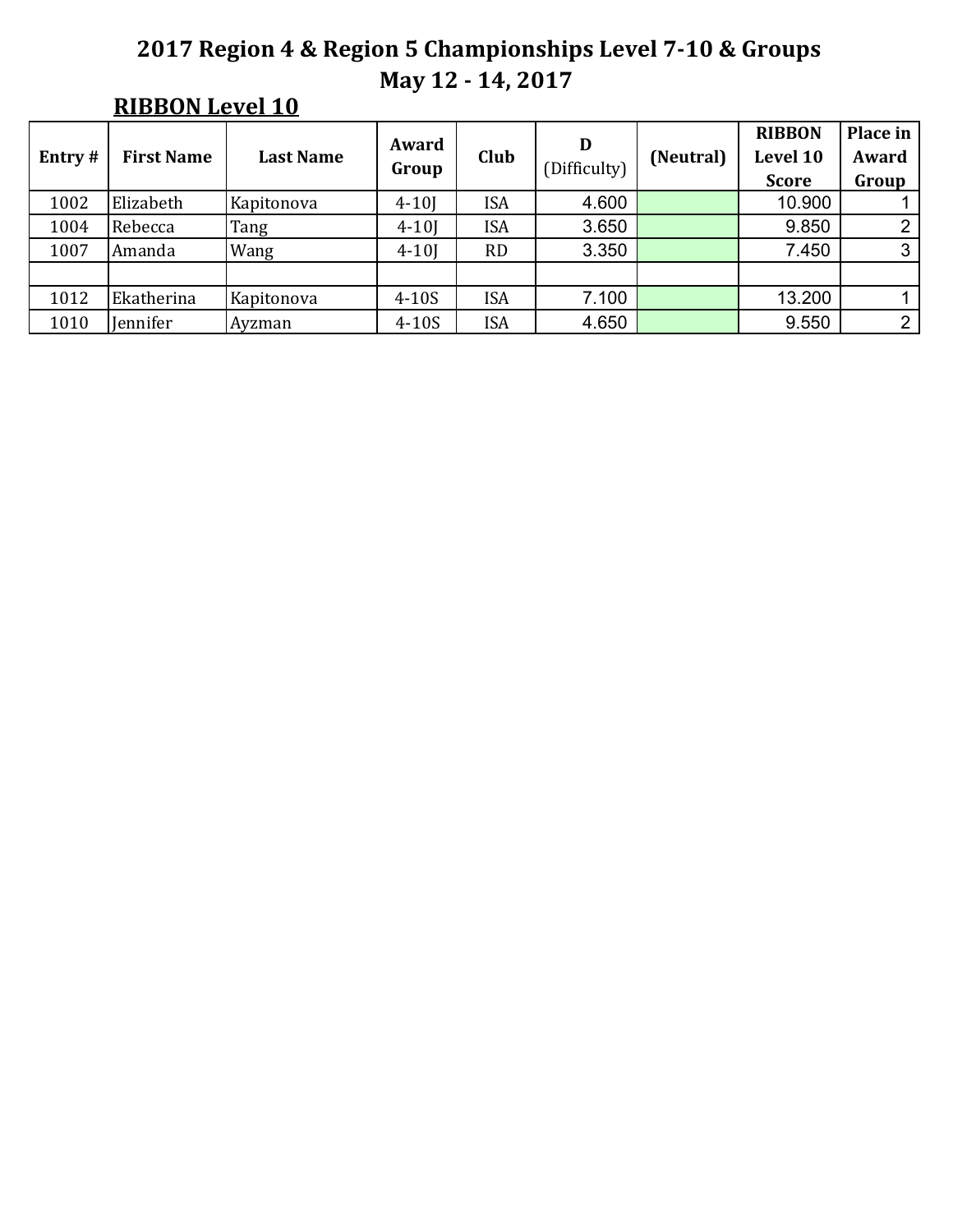### **All Around Level 10**

| Entry# | <b>First Name</b> | <b>Last Name</b> | Award<br>Group | Club       | Hoop   | Ball   | <b>Clubs</b> | Ribbon | <b>All Around</b><br><b>Score</b> | <b>Place In</b><br>Award<br>Group |
|--------|-------------------|------------------|----------------|------------|--------|--------|--------------|--------|-----------------------------------|-----------------------------------|
| 1002   | Elizabeth         | Kapitonova       | $4 - 10$       | <b>ISA</b> | 15.500 | 14.600 | 15.050       | 10.900 | 56.050                            |                                   |
| 1004   | Rebecca           | Tang             | $4 - 10$       | ISA        | 13.350 | 9.000  | 11.450       | 9.850  | 43.650                            | 2                                 |
| 1007   | Amanda            | Wang             | $4 - 10$       | <b>RD</b>  | 8.700  | 7.750  | 9.100        | 7.450  | 33.000                            | 3                                 |
|        |                   |                  |                |            |        |        |              |        |                                   |                                   |
| 1012   | Ekatherina        | Kapitonova       | $4-10S$        | <b>ISA</b> | 15.850 | 14.300 | 16.550       | 13.200 | 59.900                            |                                   |
| 1010   | Jennifer          | Ayzman           | $4-10S$        | ISA        | 11.700 | 10.500 | 10.850       | 9.550  | 42.600                            | $\overline{2}$                    |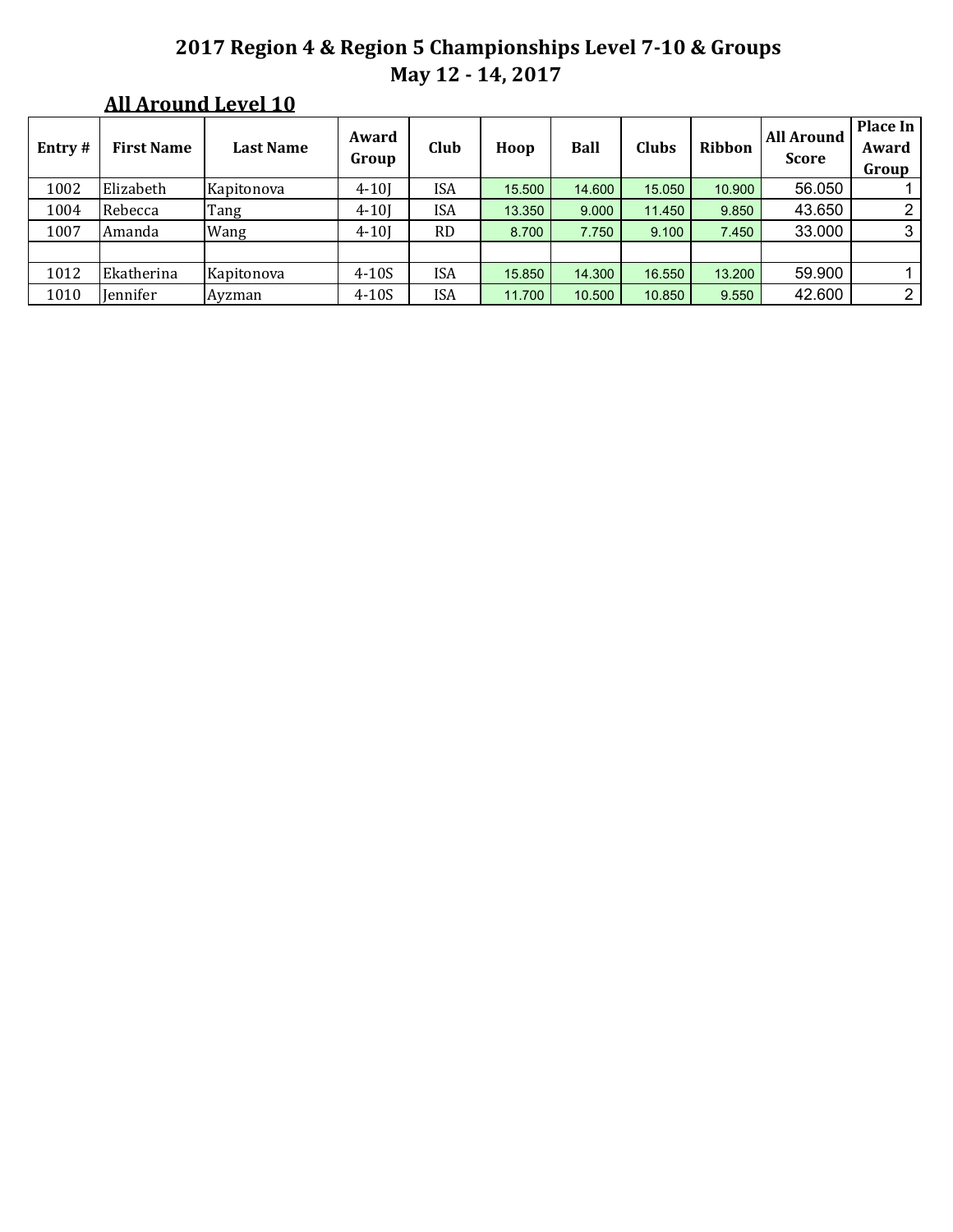|  | ١Ι<br>ı<br>- 1 |  |
|--|----------------|--|
|--|----------------|--|

| Region         | <b>Group Name</b>     | Entry # | Age<br>Group | Club       | <b>Event</b> | Event#1<br><b>Score</b> | Place in<br>Age<br>Group |
|----------------|-----------------------|---------|--------------|------------|--------------|-------------------------|--------------------------|
| 4              | <b>Rhythmic Stars</b> | G001    | Adv.         | <b>RSG</b> | Floor        | 14.600                  |                          |
| $\overline{4}$ | Rhythmic Dream Adv.   | G002    | Adv.         | <b>RD</b>  | Floor        | 12.900                  | $\mathcal{D}$            |
|                |                       |         |              |            |              |                         |                          |
| $\overline{4}$ | Rhythmic Dream FIG Sr | G005    | FIG.         | <b>RD</b>  | 5 Hoops      | 8.700                   |                          |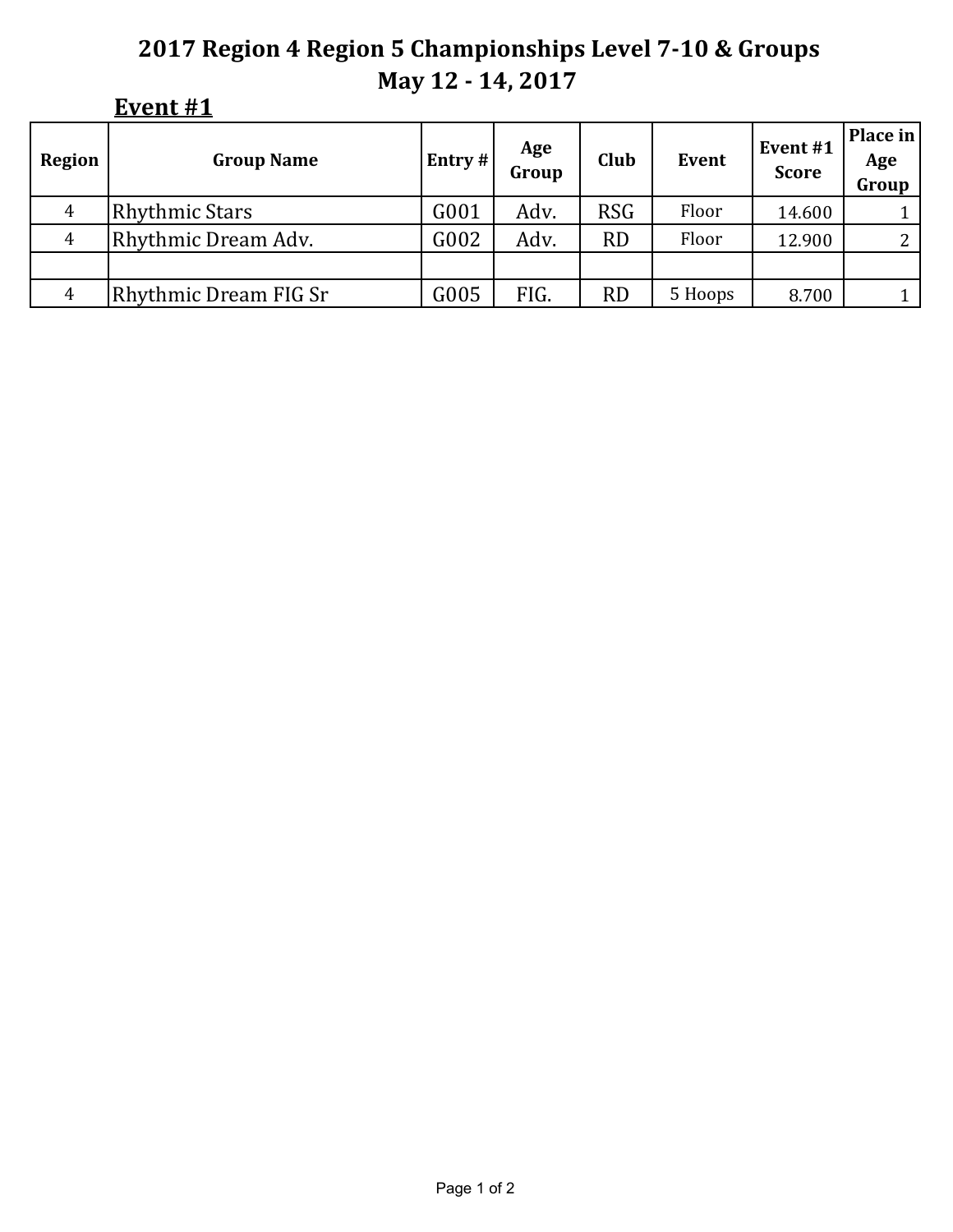#### **Event #2**

| <b>Region</b>  | <b>Group Name</b>     | Entry # | Age<br>Group | <b>Club</b> | Event     | Event #2<br><b>Score</b> | Place in<br>Age<br>Group |
|----------------|-----------------------|---------|--------------|-------------|-----------|--------------------------|--------------------------|
| $\overline{4}$ | <b>Rhythmic Stars</b> | G001    | Adv.         | <b>RSG</b>  | Hoop/Club | 13.700                   |                          |
| 4              | Rhythmic Dream Adv.   | G002    | Adv.         | <b>RD</b>   | Hoop/Club | 11.300                   |                          |
|                |                       |         |              |             |           |                          |                          |
| 4              | Rhythmic Dream FIG Sr | G005    | FIG.         | <b>RD</b>   | Ball/Rope | 7.100                    |                          |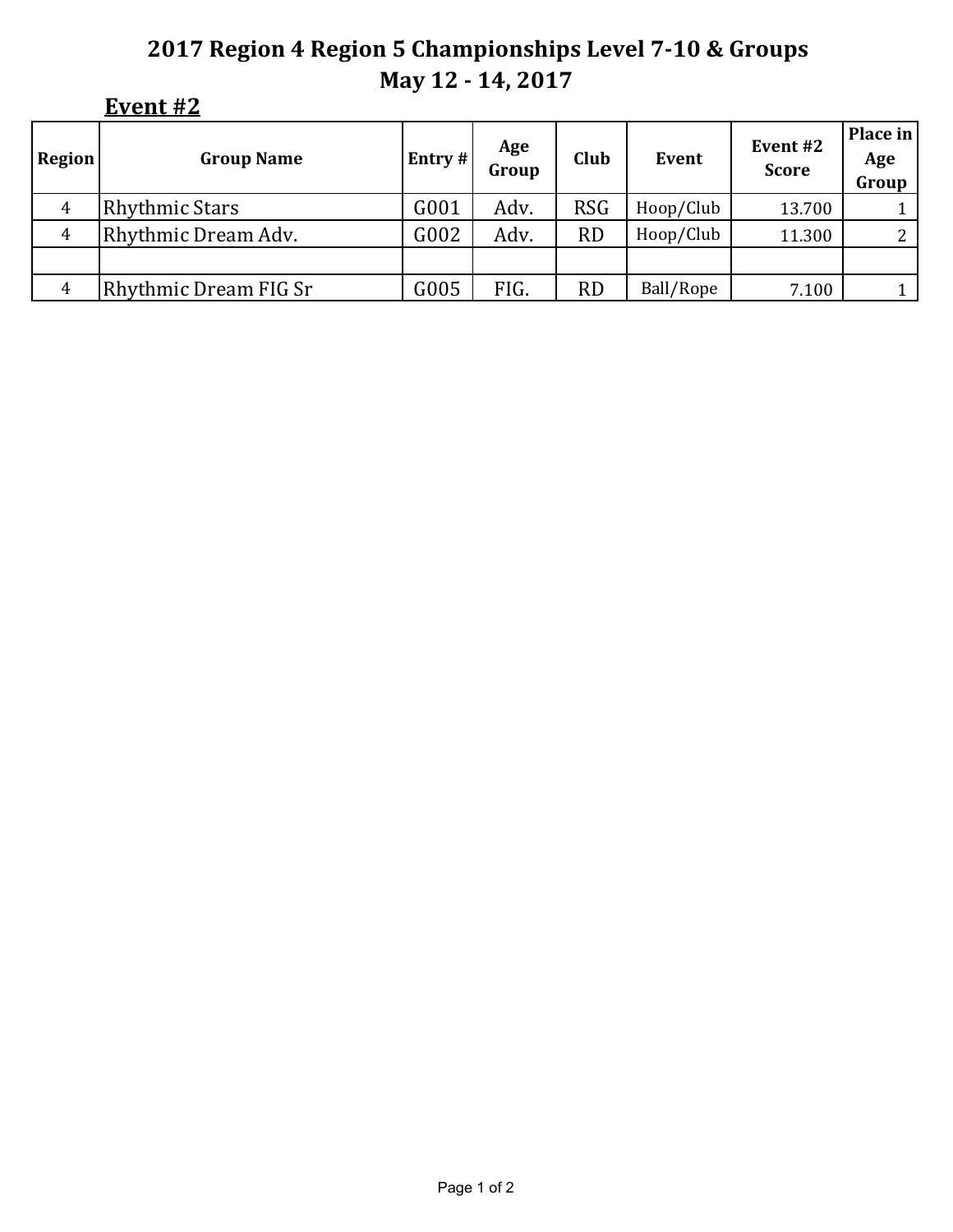### **All Around Groups**

| Region | <b>Group Name</b>     | Entry # | Age<br>Group | Club       | Event #1 | Event #2 | <b>All Around</b> | Place in<br>Age<br>Group |
|--------|-----------------------|---------|--------------|------------|----------|----------|-------------------|--------------------------|
| 4      | <b>Rhythmic Stars</b> | G001    | Adv.         | <b>RSG</b> | 14.600   | 13.700   | 28.300            |                          |
| 4      | Rhythmic Dream Adv.   | G002    | Adv.         | <b>RD</b>  | 12.900   | 11.300   | 24.200            | 2                        |
|        |                       |         |              |            |          |          |                   |                          |
| 4      | Rhythmic Dream FIG Sr | G005    | FIG.         | RD         | 8.700    | 7.100    | 15.800            |                          |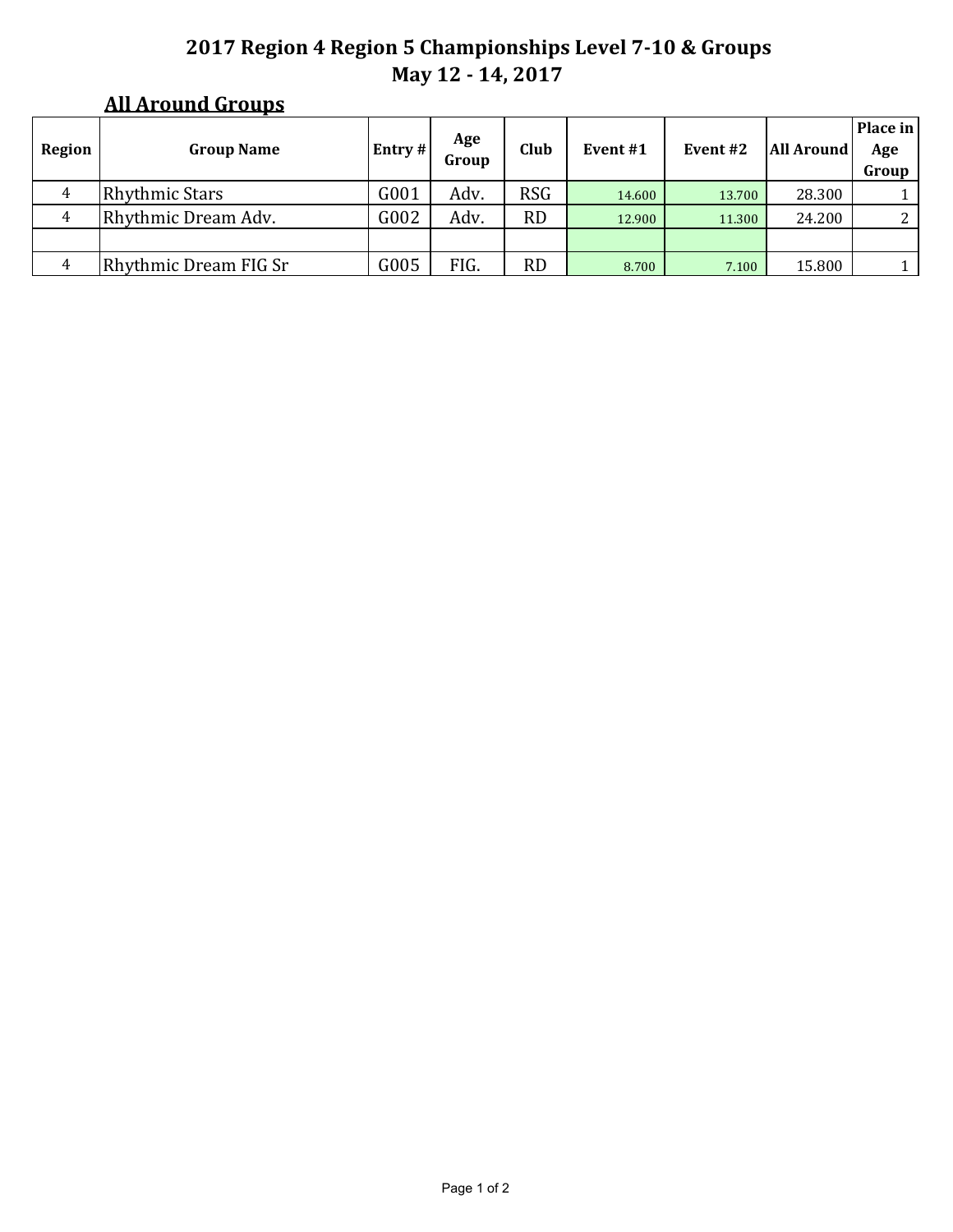| <b>Region</b>  | Entry# | <b>First Name</b> | <b>Last Name</b> |             | Club       | <b>All Around</b><br><b>Score</b> | <b>Team</b><br>Ranking |
|----------------|--------|-------------------|------------------|-------------|------------|-----------------------------------|------------------------|
| $\overline{4}$ | 7002   | Gemma             | Gow              | <b>R4L7</b> | <b>RD</b>  | 46.100                            | 1                      |
| $\overline{4}$ | 7028   | Loraine           | Perez            | <b>R4L7</b> | <b>RSG</b> | 43.150                            | $\overline{2}$         |
| $\overline{4}$ | 7032   | Sophia            | <b>Furer</b>     | <b>R4L7</b> | <b>ISA</b> | 41.850                            | $\overline{3}$         |
| $\overline{4}$ | 7010   | Leah              | Gressel          | <b>R4L7</b> | <b>RSG</b> | 39.850                            | $\overline{4}$         |
| $\overline{4}$ | 7030   | Allison           | Lucks            | <b>R4L7</b> | <b>ISA</b> | 39.800                            | $\overline{5}$         |
| $\overline{4}$ | 7035   | Maya              | Weinstein        | <b>R4L7</b> | <b>ISA</b> | 39.500                            | $6\overline{6}$        |
| $\overline{4}$ | 7019   | Mia               | <b>Bukatar</b>   | <b>R4L7</b> | <b>ISA</b> | 39.200                            | $\overline{7}$         |
| $\overline{4}$ | 7050   | Erika             | <b>Torok</b>     | <b>R4L7</b> | <b>RSG</b> | 38.500                            | $\overline{8}$         |
| $\overline{4}$ | 7016   | <b>Ashley</b>     | <b>Wang</b>      | <b>R4L7</b> | <b>RD</b>  | 38.250                            | $\overline{9}$         |
| 4              | 7014   | Camiah            | Kuno             | <b>R4L7</b> | <b>ISA</b> | 38.050                            | 10                     |
| $\overline{4}$ | 7004   | Alexandra         | Daryaeva         | <b>R4L7</b> | <b>MAT</b> | 37.200                            | 11                     |
| 4              | 7021   | Jacqueline        | Karlov           | <b>R4L7</b> | <b>ISA</b> | 35.450                            | 12                     |
| $\overline{4}$ | 7001   | Michelle          | Nemoy            | <b>R4L7</b> | <b>ISA</b> | 35.400                            | 13                     |
| 4              | 7011   | Nadia             | Zgrivets         | <b>R4L7</b> | <b>DRG</b> | 33.700                            | 14                     |
| $\overline{4}$ | 7039   | Anastasia         | Kovalenko        | <b>R4L7</b> | <b>FET</b> | 33.450                            | 15                     |
| 4              | 7036   | Ruiwen            | Tang             | <b>R4L7</b> | <b>ISA</b> | 32.150                            | 16                     |
| $\overline{4}$ | 7007   | Ekaterina         | Belyakova        | <b>R4L7</b> | GOR        | 31.800                            | 17                     |
| 4              | 7020   | Rebecca           | Korsunskiy       | <b>R4L7</b> | <b>ISA</b> | 30.500                            | 18                     |
| 4              | 7031   | Stephanie         | Pisarevskiy      | <b>R4L7</b> | <b>MAT</b> | 30.150                            | 19                     |
| 4              | 7038   | Nicole            | Shevchukevych    | <b>R4L7</b> | <b>ISA</b> | 30.050                            | 20                     |
| 4              | 7040   | Elizabeth         | Sever            | <b>R4L7</b> | <b>RSG</b> | 29.200                            | 21                     |
| 4              | 7052   | Mia               | Macdonald        | <b>R4L7</b> | <b>NER</b> | 28.550                            | 22                     |
| 4              | 7025   | Alisa             | Vazgryna         | <b>R4L7</b> | <b>MAT</b> | 28.450                            | 23                     |
| $\overline{4}$ | 7027   | Daina             | Tumakaeva        | <b>R4L7</b> | <b>ISA</b> | 28.000                            | 24                     |
| $\overline{4}$ | 7015   | Julia             | Chernobelsky     | <b>R4L7</b> | <b>ISA</b> | 26.300                            | 25                     |
| $\overline{4}$ | 7042   | <b>Julia</b>      | Belov            | <b>R4L7</b> | <b>RSG</b> | 26.200                            | 26                     |
| $\overline{4}$ | 7056   | Rebecah           | Kaplun           | <b>R4L7</b> | <b>FET</b> | 24.550                            | 27                     |

#### **Regional Team Ranking Level 7**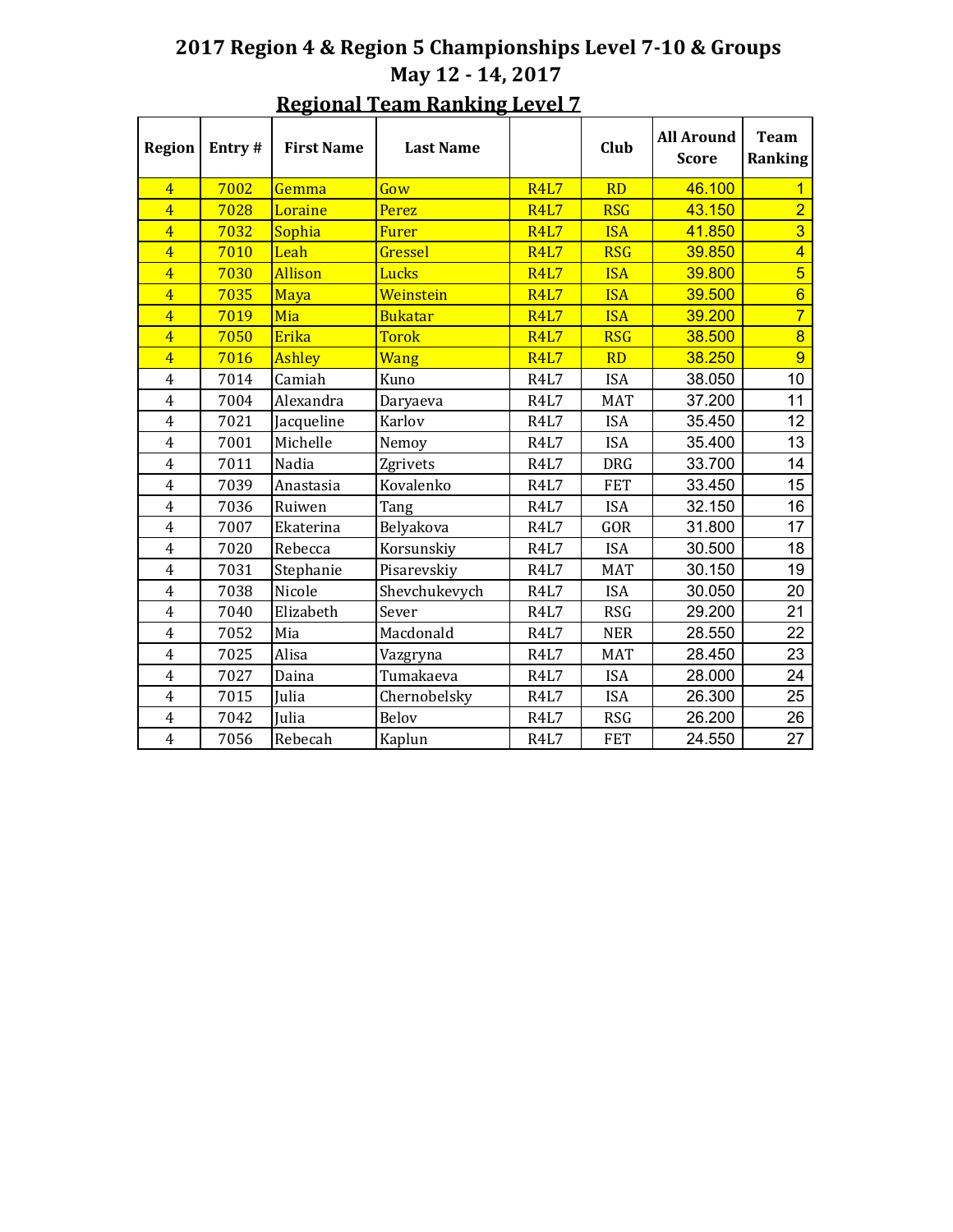| <b>Region</b>           | Entry# | <b>First Name</b> | <b>Last Name</b>   |                               | Club       | <b>All Around</b><br><b>Score</b> | <b>Team</b><br>Ranking |
|-------------------------|--------|-------------------|--------------------|-------------------------------|------------|-----------------------------------|------------------------|
| $\overline{4}$          | 8014   | Dominika          | Shkoruta           | <b>R4L8</b>                   | <b>ISA</b> | 45.700                            |                        |
| $\overline{4}$          | 8004   | Liza              | <b>Odikadze</b>    | <b>R4L8</b>                   | <b>RD</b>  | 45.350                            | $\overline{2}$         |
| $\overline{4}$          | 8008   | Jodie             | Liang              | <b>R4L8</b>                   | <b>ISA</b> | 43.700                            | $\overline{3}$         |
| $\overline{4}$          | 8009   | Sophia            | <b>Jiang</b>       | <b>R4L8</b>                   | <b>ISA</b> | 43.600                            | $\overline{4}$         |
| $\overline{4}$          | 8043   | Alexandra         | Liang              | <b>R4L8</b>                   | <b>NER</b> | 42.800                            | $\overline{5}$         |
| $\overline{4}$          | 8046   | Jessica           | Tian               | <b>R4L8</b>                   | <b>NER</b> | 42.350                            | $6\overline{6}$        |
| $\overline{4}$          | 8034   | Claire            | <b>Kuno</b>        | <b>R4L8</b>                   | <b>ISA</b> | 42,000                            | $\overline{7}$         |
| $\overline{4}$          | 8012   | Alexa             | <b>Krayzelburg</b> | <b>R4L8</b>                   | <b>ISA</b> | 39.800                            | $\overline{8}$         |
| $\overline{4}$          | 8041   | Aileen            | <b>Atkin</b>       | <b>R4L8</b>                   | <b>GOR</b> | 38.900                            | $\overline{9}$         |
| $\overline{\mathbf{4}}$ | 8013   | Daniella          | Krayzelburg        | R <sub>4</sub> L <sub>8</sub> | <b>ISA</b> | 38.800                            | 10                     |
| $\overline{4}$          | 8018   | Isabel            | Xue                | R4L8                          | <b>RD</b>  | 36.600                            | 11                     |
| $\overline{4}$          | 8032   | Svetlana          | Russell            | R <sub>4</sub> L <sub>8</sub> | <b>ISA</b> | 36.050                            | 12                     |
| 4                       | 8007   | Christina         | Eldamaa            | R <sub>4</sub> L <sub>8</sub> | <b>RSG</b> | 35.850                            | 13                     |
| $\overline{4}$          | 8029   | Sanita            | Prymost            | R <sub>4</sub> L <sub>8</sub> | <b>MAT</b> | 35.250                            | 14                     |
| $\overline{4}$          | 8044   | Vanessa           | Yu                 | R <sub>4</sub> L <sub>8</sub> | <b>NER</b> | 35.000                            | 15                     |
| $\overline{4}$          | 8003   | Anastasiya        | Ziuz               | R4L8                          | <b>MAT</b> | 34.500                            | 16                     |
| $\overline{4}$          | 8033   | Anastasia         | Ponyrko            | R <sub>4</sub> L <sub>8</sub> | <b>FET</b> | 33.050                            | 17                     |
| $\overline{4}$          | 8048   | Daria             | Nazarenko          | R <sub>4</sub> L <sub>8</sub> | <b>ISA</b> | 32.450                            | 18                     |
| $\overline{4}$          | 8016   | Abigail           | <b>Brodsky</b>     | R <sub>4</sub> L <sub>8</sub> | <b>ISA</b> | 30.900                            | 19                     |
| $\overline{4}$          | 8036   | Maya              | Shimron            | R <sub>4</sub> L <sub>8</sub> | <b>NER</b> | 30.000                            | 20                     |
| $\overline{4}$          | 8005   | Victoria          | Kolotsi            | R <sub>4</sub> L <sub>8</sub> | <b>ISA</b> | 28.600                            | 21                     |
| $\overline{4}$          | 8010   | Sofia             | Orman              | R <sub>4</sub> L <sub>8</sub> | <b>ISA</b> | 27.450                            | 22                     |
| $\overline{4}$          | 8030   | Samantha          | Medvinsky          | R <sub>4</sub> L <sub>8</sub> | <b>ISA</b> | 23.150                            | 23                     |
| $\overline{4}$          | 8037   | Ellen             | Kofman             | R4L8                          | <b>ISA</b> | 15.500                            | 24                     |
| $\overline{4}$          | 8040   | Samantha          | Kalner             | R <sub>4</sub> L <sub>8</sub> | <b>DRG</b> | 14.850                            | 25                     |

#### **Regional Team Ranking Level 8**